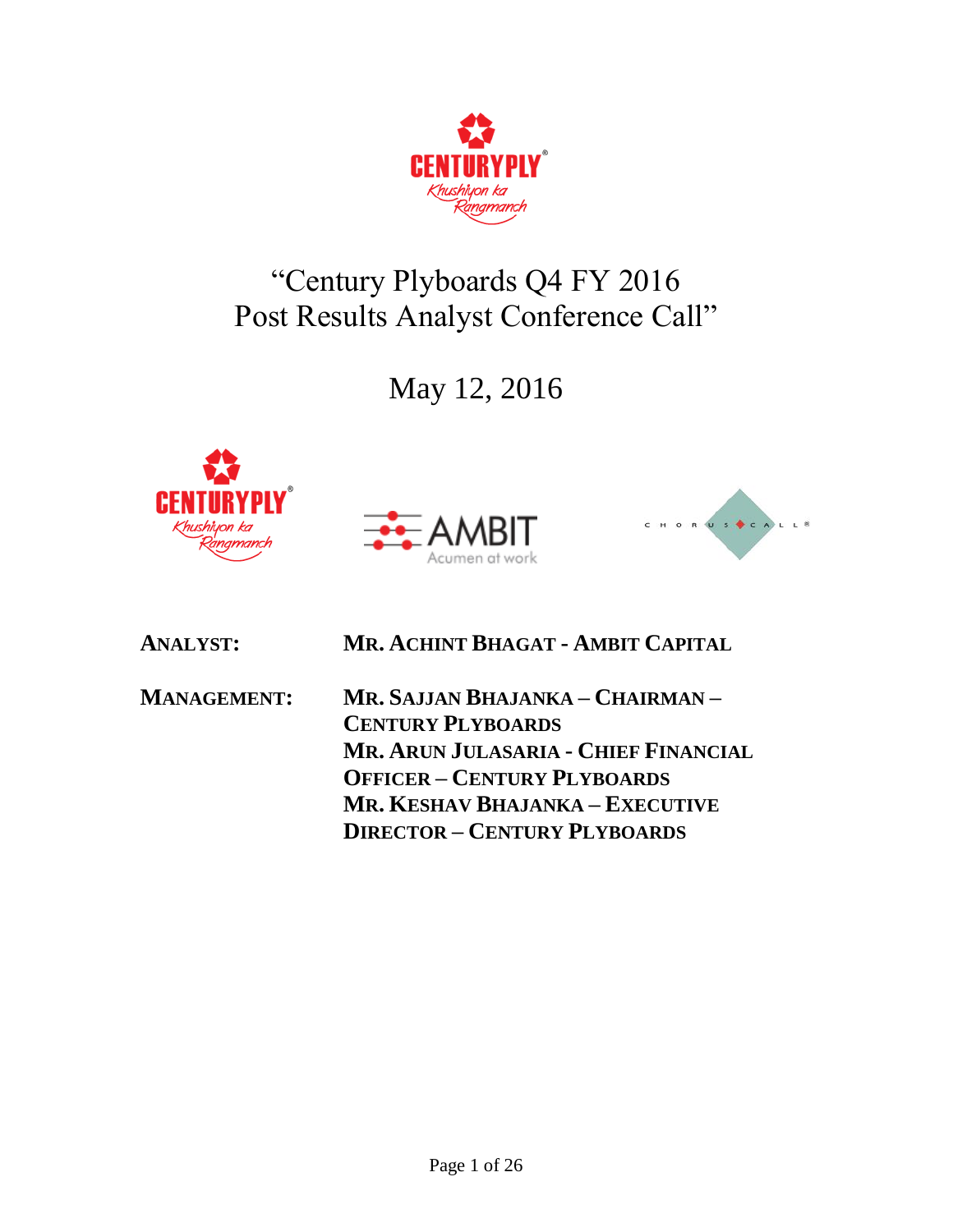

**Moderator:** Ladies and gentlemen good day and welcome to the Century Plyboards Q4 FY2016 Post Results Analyst Conference Call hosted by Ambit Capital Private Limited. As a reminder all participants' line will be in the listen-only mode and there will be an opportunity for you to ask questions after the presentation concludes. Should you need assistance during the conference call please signal for an operator by pressing "\*" then "0" on your touchtone phone. Please note that this conference is being recorded. I now hand the conference over to Mr. Achint Bhagat from Ambit Capital. Thank you and over to you!

**Achint Bhagat:** Good afternoon everyone thanks for joining in into the Q4 FY2016 Earnings Conference Call of Century Plyboards. We have with us here today the management with Mr. Sajjan Bhajanka, the Chairman, Mr. Keshav Bhajanka, the Executive Director and Mr. Arun Julasaria who is the CFO of the Company. I request the management to give us brief highlights and then we can open the floor for questions.

**Sajjan Bhajanka:** Good evening friends. I am Sajjan Bhajanka, Chairman of the company accompanied by Mr. Arun Julasaria and Keshav. So friends at the outset we have completed a very, very challenging year to even survive, to grow was very difficult, but fortunately we could improve on our profitability and little bit on our sales, but obviously it is not up to our expectation, but under these circumstances I think this is the best we could have achieved, but this year we have utilized the time in investing in future. As you must be knowing that our particle board plant is complete we are awaiting the electricity from Tamil Nadu electric supply so we are expecting any moment maybe it will be little bit delayed due to the election there, but hopefully we will get electricity connection and we have tested the plant with our other generators and the in house electricity available and this year again we have taken a giant leap, last year when I was discussing with you that time we were at planning stage for putting up one MDF plant at Punjab. So that time we are contemplating a capacity of 400 cubic meters but now we have upgraded it to 600 cubic meters. So now our plant, which is under erection, now is 600 cubic meters per day capacity and we have been asked by the Chief Minister of Punjab Mr. Badal to expedite our plant. So earlier we were planning to commission the plant somewhere in the middle of the next year, but now we have taken very ambitious target and seeing the market demand for MDF, market conditions for MDF, so now we are targeting to complete the plant and start production somewhere in January 2017. So we have advanced this thing by six months we have taken commitment form everybody all the fabricators, civil, civil contractors and all others so they all have assured us and our suppliers from China they have assured us because they are one of the largest MDF machinery manufacturers during last four, five years they have supplied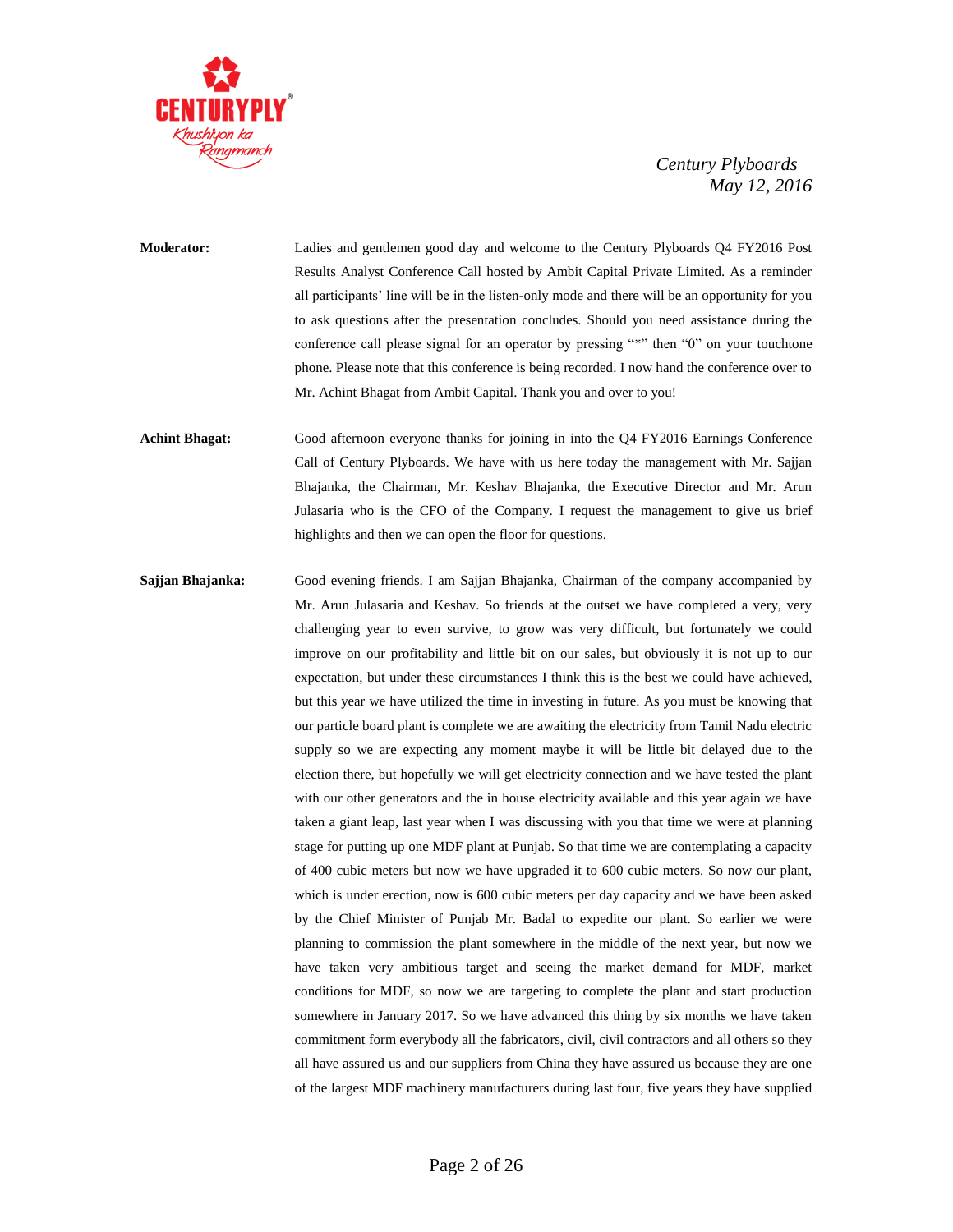

almost 90% MDF plants in China and apart from that they have exported two plants. So that is there and then on the front of the raw material security our Myanmar plant it is fully commissioned it is helping us it is due to the Myanmar and Laos operations that we could reduce our raw material cost substantially and in spite of non-import of timber we could retain our veneer market and rather we have improved a bit on the veneer maybe we have improved by at around 20% on the veneer sale and Laos already we have commissioned three units, so three units are productive and the three units are in the erection mode so there are six major areas in Laos so we have identified all the areas and we are putting one unit each so all the units are some unit model where our capital investment is very less. We are tying up some with the local sawmill owners and this things but they are supplying us land, they are supplying us electricity connections and fares and we are providing machines and entire production will come to us and we fix a rate, which includes the timber and their contribution. So this is model this is a low cost and low risk model and out of these six units one unit we are putting up in the FDI mode we got permission from Laos government with all the tax exemptions and even with provisions from plywood factories there in Laos and recently we got a license for putting up one veneer cum plywood factory in Indonesia again this license also has come with all the exemptions. Like on the export tax exemption and income tax exemption. So I think we have reasonably secured our future in India for plywood as far as the raw material is concerned and so by and large this is the scenario. We are hopeful for a good year because this April sales has been better than the previous April because immediately after year closure the sale in the month of April generally is very subdued but this year if I not so. So the indications are better the housing sector the units have been started changing hands there are fuel for the housing units, offices and our role comes once the same takes place, during the construction we have no role when the housing is under construction stage that time only cement and steel they are used. So our role comes after that is handed over to the ultimate buyer, so fortunately things are improving and obviously GST has betrayed us this year so far but I think it is question of time and maybe during this financial year or by the first of April next year GST should be implemented. So friends I hand over temporarily to Arun Julasaria. He will give you opening remarks and then maybe Keshav will say few words and then we shall welcome your questions.

**Arun Julasaria:** Good afternoon all participants'. This year we have tried to circulate all the number related information to you in advance I hope you have received, if still there is any queries relating to numbers is most welcome, but precisely I would like to say you basic figures. Our yearly net revenue have increased by 6% from 1564 Crores to 1658 Crores, EBITDA has increased from 268 Crores to 289 Crores giving 17% growth. Profit before tax has increased from 180 Crores to 198 Crores booking a growth of 10% and profit after tax has increased from 151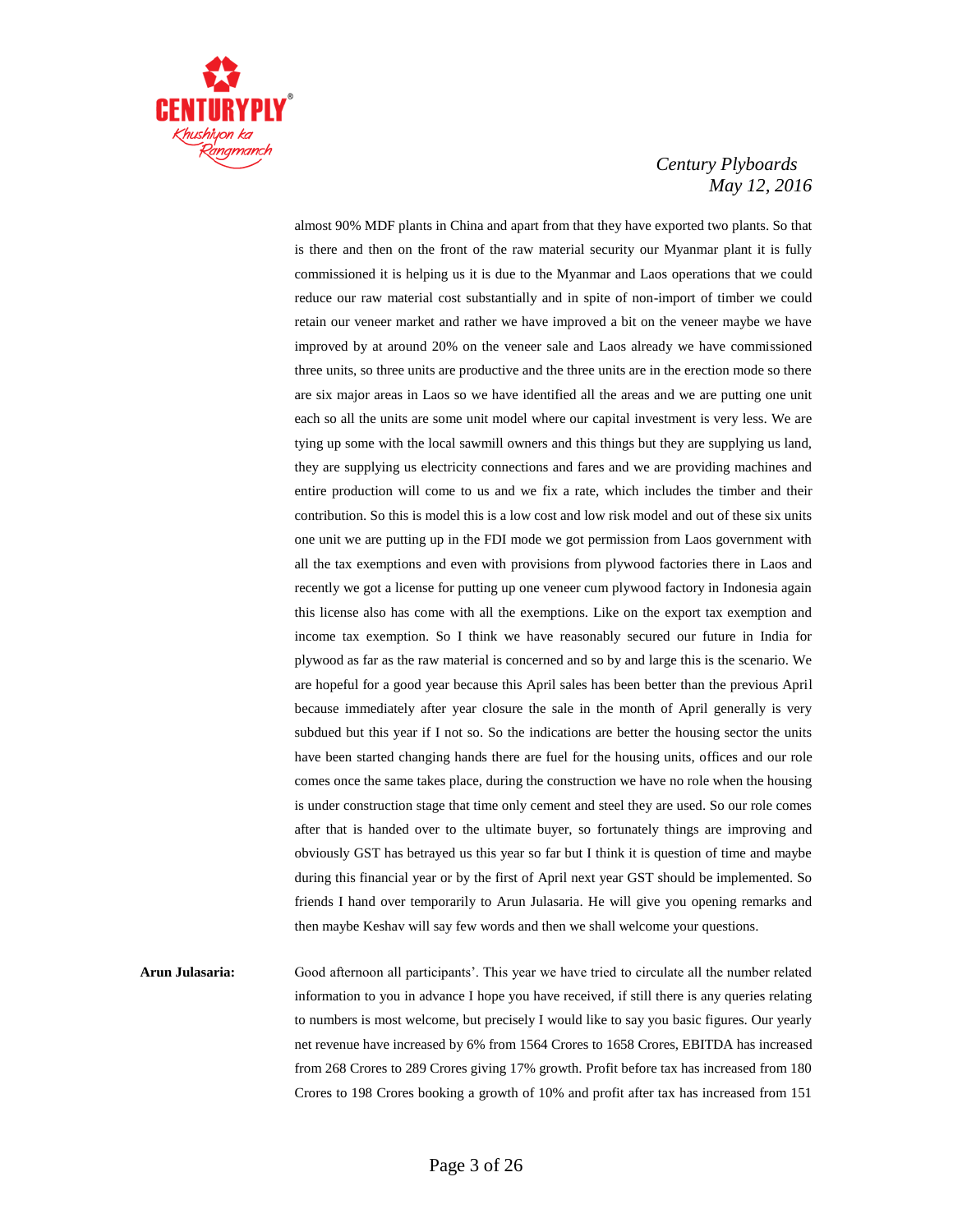

Crores to 168 Crores about 11% growth. Any number specific query can be addressed to me and I am giving call to Mr. Keshav Bhajanka who will be sharing his views.

**Keshav Bhajanka:** Good afternoon this is Keshav Bhajanka here. The last year was slightly difficult but I believe that we have negated or we started over real quite well. Going forward the outlook looks positive and we have invested substantially into the future during the course of the current year. Any questions that you may have you can ask in the course.

**Arun Julasaria:** Thank you friends now your questions are welcome.

**Moderator:** Thank you very much. We will now begin the question and answer session. The first question is from the line of Nihal Shah from ICICI Securities. Please go ahead.

**Nihal Shah:** Sir a couple of things on the plywood division first some data points, sir can you give us broad breakup in volumes and value between scenic and non-scenic products.

**Arun Julasaria:** Nihal the CP report from which we are getting these data that somehow corrupted we are trying to correct it, we will give you that data in due course, we have given overall data only scenic, non-scenic bifurcation spending that we will give in due course.

**Nihal Shah:** Sir another question is we have seen some destruction in margins in plywood in particular so can you throw some light on why the margins were so substantially lower in the quarter.

**Keshav Bhajanka:** Nihal see there are two primary reasons behind the same, the first thing that during the course of the year we are having provision for certain discounts whether the volume growth wasn't there in the course of last quarter there is a 16% quarter-on-quarter growth and there was a 10% Q4 versus Q4 growth which was not anticipated, in line with the same the discount payout was slightly higher than the previous year, other than this another reason was that during the course of the year we have invested substantially in terms of our employee cost and in terms of advertisement and publicity cost, both of which are investment in to future as you know we have been pursuing the MDF product for quite some time and cost later at project in terms of top management et cetera, et cetera, but it is already put in place for the plant that should become operational during the course of the current year and along with the same we have continued on aggressive advertising campaign for laminate and for scenic which I believes is it will give us due diligence over the course of the coming year and the coming couple of years and so on, fairly we have invested into the future and coupled with slightly higher discounts which are unprovisioned this is led to a lower EBITDA during Q4 then what we could have expected.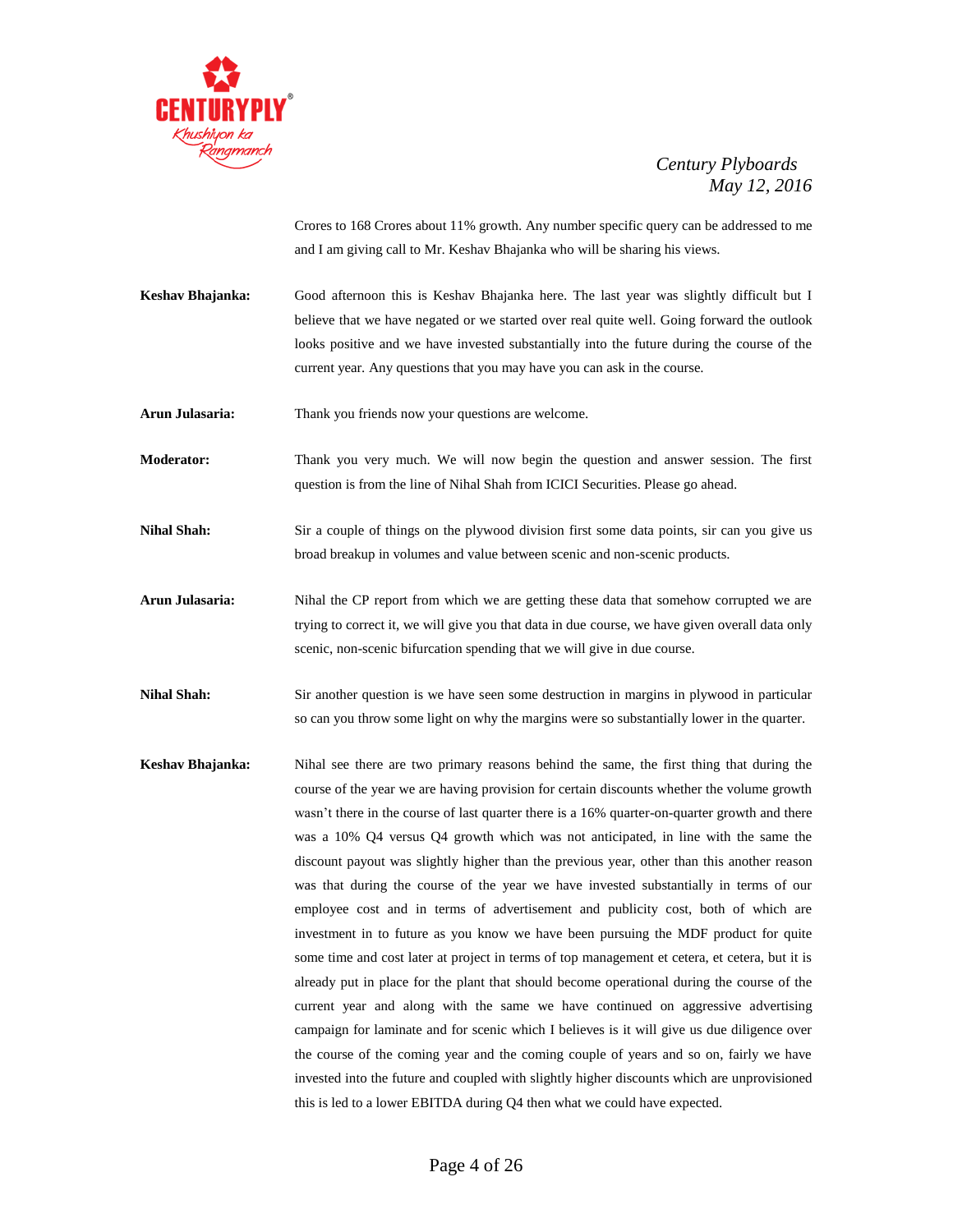

**Nihal Shah:** Sure and what is the sustainable margins you expect for the plywood division going forward for next two, three years.

**Arun Julasaria:** 17% EBTIDA is set to be sustainable.

**Nihal Shah:** And sir on the commercial veneer side we have seen sudden drop in realization so can you throw some light on where are the realizations headed going forward, and also if you can throw some light on the margins in the commercial veneer segment.

- **Sajjan Bhajanka:** The earlier year mainly we were producing commercial veneer in our unit and that time we had ample capacity and we are peeling for our own requirement and then we were selling in the market so this year like the Keruing and Gurjan which it is the prime species which is used for the fresh and that is mainly what we market it is the fresh veneer. So like earlier years we were manufacturing in India using for ourselves and marketing it and whatever we were selling that use to be mix grade but this year our mostly veneer is coming from outside from Myanmar and from Laos so first these are comes to our factories there we do the segregation we sort it out and in century ply we use the prime grid only so first we take out the prime grid that we use for our own purpose and then the B grade and C grade that only in market. So although that the total volume price wise increase this will be solved somewhere 162 Crores in comparison to last year's 140 something in veneer segment but the volume wise last year the sale figure was 137 for commercial veneer this year it is 163 Crores so like total value wise we have increased but for CBM maybe it is maybe either same or almost equal.
- Nihal Shah: No sir if you look at commercial veneer realizations even for the last quarter they were down substantially by 13% so is the trend.
- **Arun Julasaria:** We were talking of realization of commercial veneer come by 13% YoY.
- **Nihal Shah:** Even sequentially sir it was down 11%.
- **Arun Julasaria:** Yes, this was down because the end of the year the veneer which comes that comes from the old timber so quality of veneer comes down.
- **Sajjan Bhajanka:** Yes, that is one thing and again in India whatever is we were filling the prime timber was not coming so here we were importing from Papua New Guinea, Solomon Island, Beech from Europe so these all are almost 50% costing timber. Like Keruing the price is around 600 these timbers which were importing at \$250, \$300. So similarly the value for this we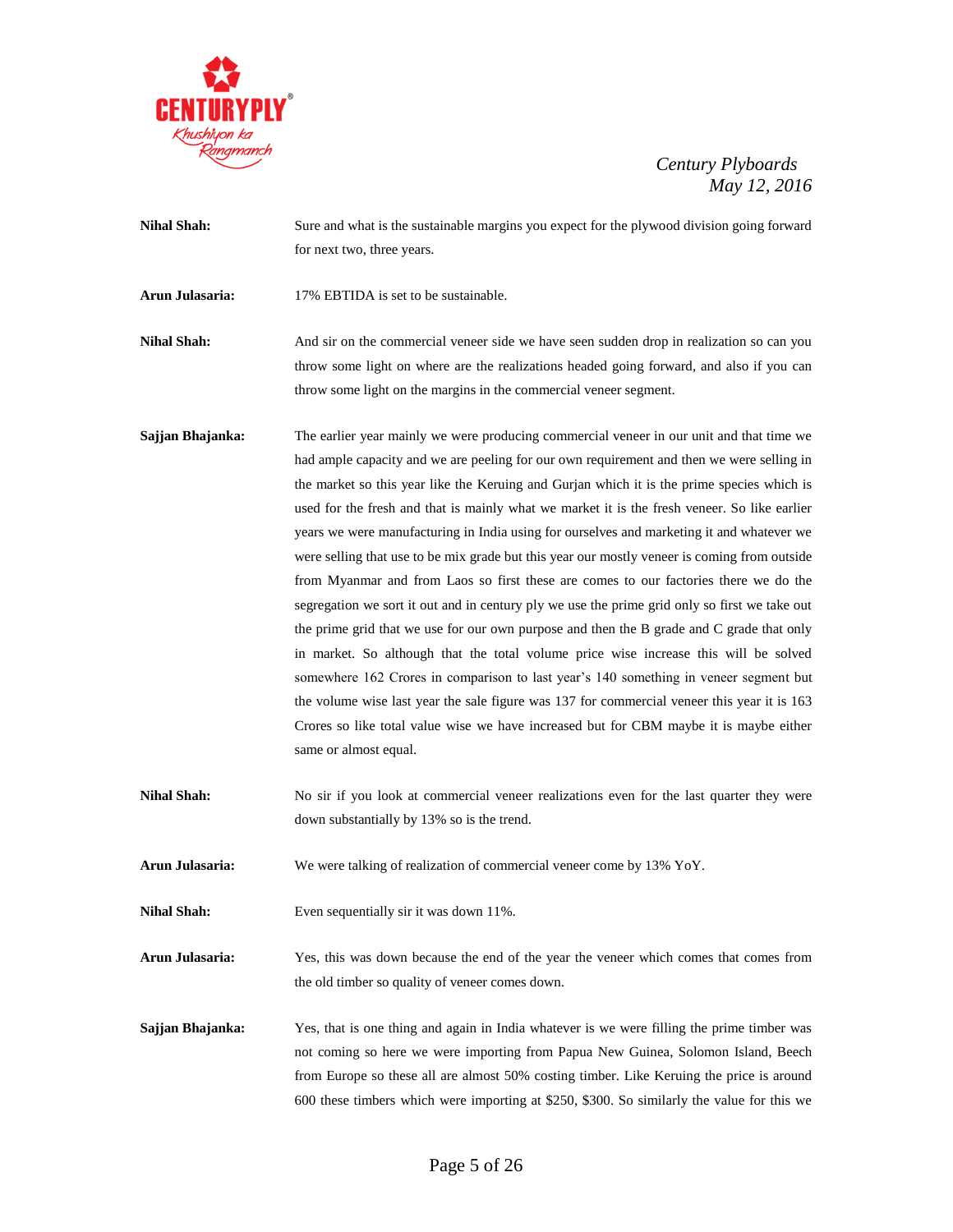

also less, so that why one thing and whatever we imported out of that prime veneer we have kept for our own production and the secondary grades only we have marketed.

- **Nihal Shah:** And sir my last question is on the tax rate this quarter we have seen a substantial jump in tax rate from 19% to 26% what is the kind of sustainable tax rate for next couple of years we are looking at.
- **Arun Julasaria:** That we calculate tax quarter-on-quarter on a doc basis, but the yearend we have to make out all the adjustments so generally that is disconnect at last quarter but PBT, PAT difference is likely to remain between 15% to 16%.
- **Nihal Shah:** For next two years.
- **Arun Julasaria:** Next two years, and once my MDF revenue comes in total then the rate will go up to 18%, 20%.
- **Nihal Shah:** So probably we will have a higher tax rate in...
- **Arun Julasaria:** Of course my revenue mix will change in my total revenue more revenue will be from taxable entity.
- **Keshav Bhajanka:** Because we have the unit in North East that is fully exempted from tax and then we have our CFS which is again exempted so these are making up to reducing our tax burden then it is like our payout is within the MAT payment and then when it is more than that duty calculation then we have to make provision for the MAT refund. So effective duty this year why also around 15%, and the next year it will remain more or less same and after that MDF will come and here particle board will come so these both the units are not exempted as per the income tax is concerned, like MDF there we shall have exemption from the GST or VAT whatever is at that time and then we have some electricity duty exemptions and there are some other exemptions in Punjab and total exemptions is equal to 100% of investment in plant and machinery so that is the upper limit upper chem. So that like we shall get benefit in the income but it will be fully taxable, but the ratio of exempted income will comparatively reduced in future years.
- **Nihal Shah:** And sir last is what the debt on books as on FY16 including these current maturities?

**Keshav Bhajanka:** You want to know the debt figure.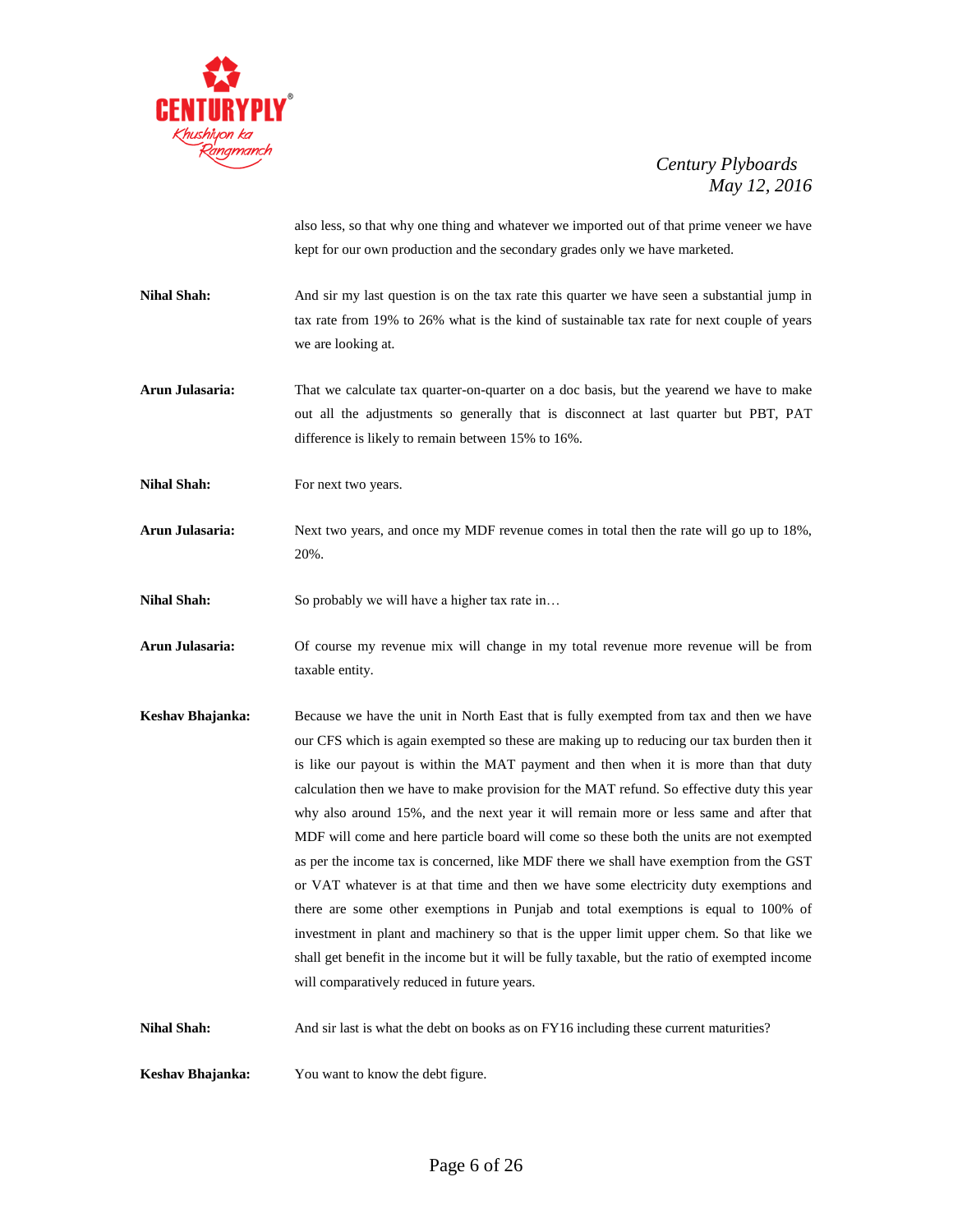

- **Nihal Shah:** Yes, total debt figure including short-term maturities, which get accounted for in the liabilities.
- **Sajjan Bhajanka:** Total debt figure 455 Crores both long-term and short-term out of this long-term is 64 Crores and short-term is 391 Crores any one breakup you want. This short-term is like buyers credit that is to see cash credit accounts and more or less this thing. Any further breakup you want…
- **Nihal Shah:** No, I think that is fine. Thanks a lot.
- **Moderator:** Thank you. Our next question is from the line of Kamlesh Kotak from AMSEC. Please go ahead.
- **Kamlesh Kotak:** Sir just wanted to check about the Capex as you said you are raising the capacity from MDF plant so will there be any increase in the capital expense for the sales.
- **Sajjan Bhajanka:** Yes, now that for MDF and there is some plywood capacity also there so along with that is around 400 Crores, MDF is 380 Crores budgeted cost and then there may be some around 64 Crores for plywood and veneer.
- **Kamlesh Kotak:** 380 plus 60 Crores that would be around 450 odd Crores is the total Capex.
- **Sajjan Bhajanka:** Yes, and but this is the ultimate including the contingency and well and out of which the stage one would be around 300 Crores, Kamlesh Ji, we are having Capex on account of different credits, today a project in total will cost roughly 80 Crores out of the 38 Crores we have already spend and balance we will be spending maximum in FY2016, 2017 and some payments which will left out all the projects will be completed in FY2017 but some payments which will be left out will be made in FY2018 I can say 38 plus 292 plus 50 total 380 and then we have planned a plywood unit at Punjab which we will be implementing in stages that will total cost at 64 Crores in fact we were started implementation of which because we have got license for plywood to get in Punjab and unless we show effective steps license may left so 20 Crores we will be spending in FY17 and balance we will be spending as per the demand of the plywood and then for particle board plant which is almost complete that was support to cost continue about 59 Crores 51 Crores are already spend and this plant is ready for operation balance 8 Crores payments are still to be made so those will be made in current year.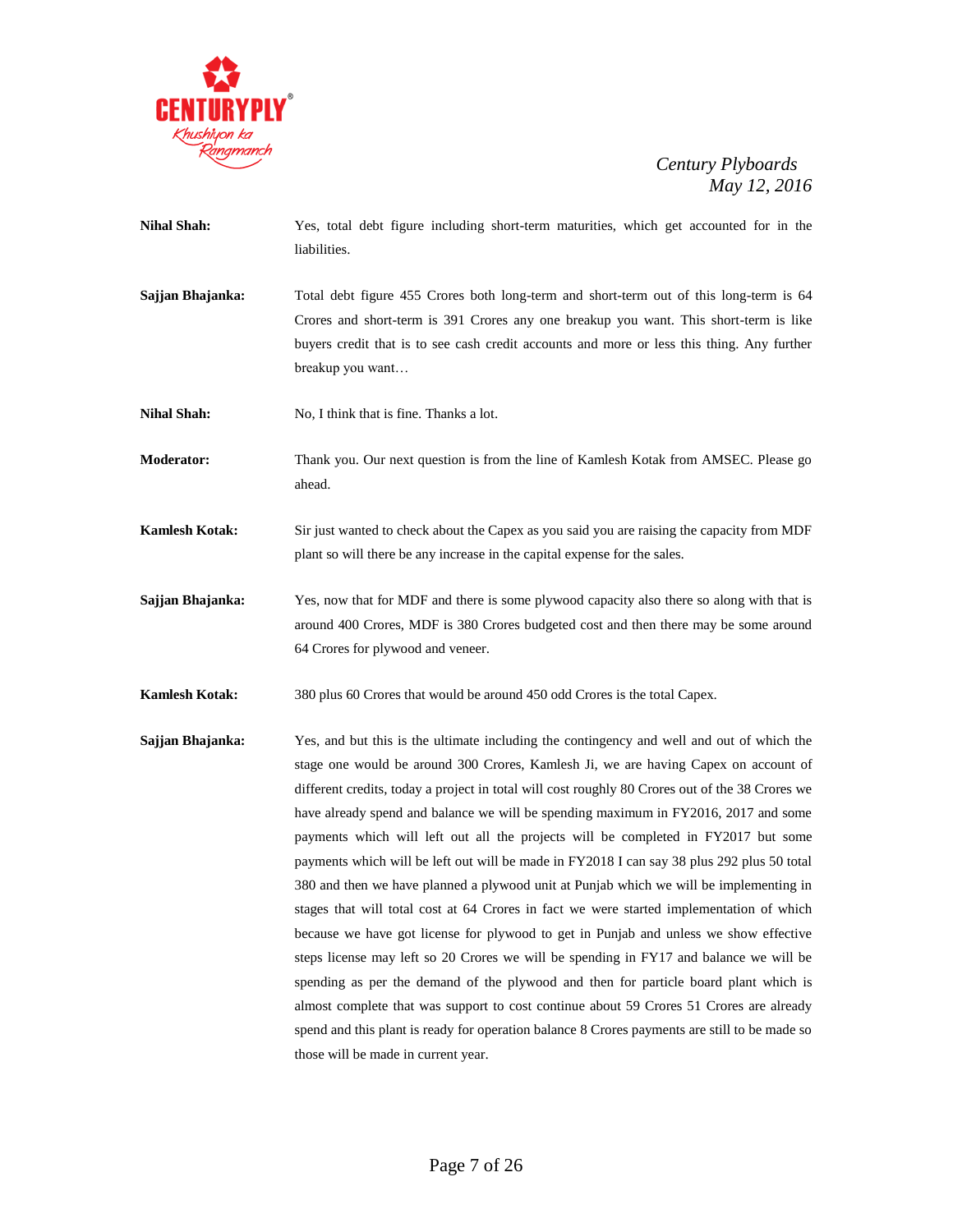

- **Kamlesh Kotak:** Sir my question was pertaining to particleboard when the commercial production of the same will start and the revenue will start generate from that new plant.
- **Sajjan Bhajanka:** The plant is fully ready and only electricity connection could not be done in time by Tamil Nadu electricity board so as per our information's due to the elections people are little diverted so within a week or so we are expecting it and hopefully it will start production from the first week of June.
- **Kamlesh Kotak:** And as regards laminates so going forward what kind of a growth you see and how much capacity there and we can scale up to from the current infrastructure.
- **Keshav Bhajanka:** Hi, in laminates over the course of the past couple of years we maintained 20% plus growth even over the course of the past year we have earn 23% growth well there has been a slight degrowth in free laminated particle boards of MDF this will be addressing this year as far as standalone laminates are concerned we are again looking at a 20% plus growth in the current financial year.

**Kamlesh Kotak:** And how much you will see from plywood both scenic and non-scenic.

- **Keshav Bhajanka:** In plywood we are looking at double digit growth figures as we have done in the past five years in the past five years we have about a 15% CAGR and I think we are looking to maintain the same.
- **Kamlesh Kotak:** And would that be mainly driven by scenic or it would be all across the brands.
- Keshav Bhajanka: The contribution of scenic could be slightly higher, however the other products like newish product groups such as Starke and Zyrkon that we have recently introduced and other products that shall contribute towards the growth.
- **Kamlesh Kotak:** Thank you very much.
- **Moderator:** Thank you. Our next question is from the line of Vishal Gajwani from Birla Sunlife. Please go head.
- **Vishal Gajwani:** Sir wanted to understand what kind of capacity utilization you will achieve in MDF in FY2017 and FY2018.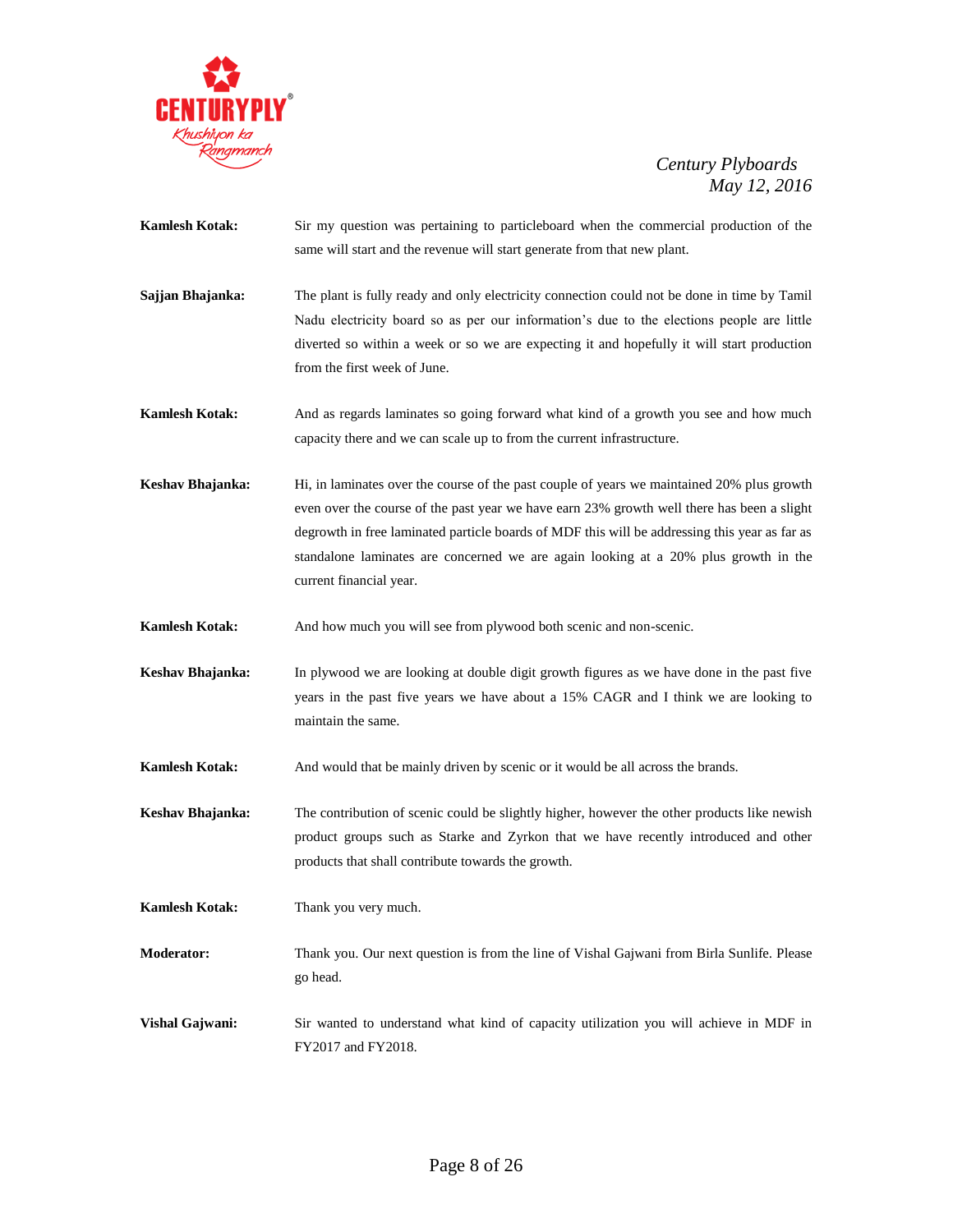

**Sajjan Bhajanka:** Like we have to be little cautious but you know there is nothing like that it is almost committed plant and once we start producing after that generally there are no technical hiccups only thing is like market demand and supply so at the moment there is ample demand in the market and you might have this today only they are hedging some antidumping duty imposed some more countries for the import of MDF so hopefully import will further reduce and gradually the entire domestic demand will be met by the domestic players, so I think by the time where there would be ample demand and with our brand awareness and with an equity we shall be able to corner a big share of the market. **Vishal Gajwani:** Any concrete plans in terms of utilization for FY17 at the movement. **Sajjan Bhajanka:** FY2017-2018 sorry that is 2016-2017 know. **Vishal Gajwani:** Right. **Sajjan Bhajanka:** It is 2018-2017 seems to look this year we are not keeping any provision and 2017-2018 is with the minimum 70% capacity utilizations would be there. **Vishal Gajwani:** It is 2017-2018. **Sajjan Bhajanka:** 2017-2018 a 70% capacity utilizations would be there. **Vishal Gajwani:** And in 2016-2017. **Sajjan Bhajanka:** 2016-2017 only we shall be start our plant somewhere end December or early January or January so we shall have hardly have two months so that we are not making much provision in this year we are leaving it against the contingency issue. **Vishal Gajwani:** And 2017-2018 where you will be operating it for the first full year you expect it to be 70% utilization. **Sajjan Bhajanka:** Yes, 70% capacity utilization we are assuming and we are also planning for some value addition like pre-laminating and other things so simultaneously that will add value to our produce. **Vishal Gajwani:** Sir this antidumping duty from Vietnam and Indonesia is this propose or has this already been implemented.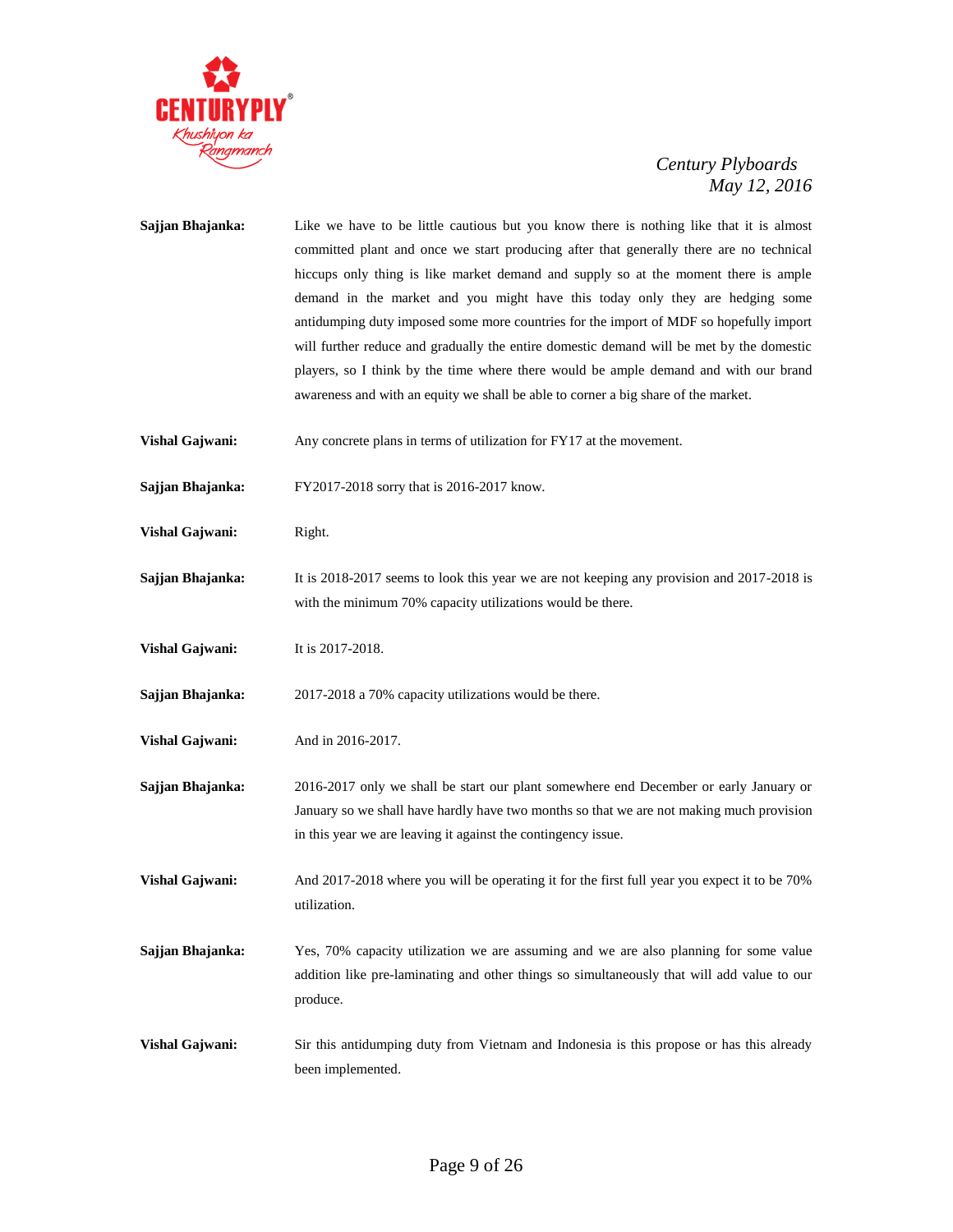

- **Sajjan Bhajanka:** It is announced today Julasaria is informing that it is finance ministry approval but our past experience has that as soon as it is introduced I think within very short time it is implemented also.
- **Vishal Gajwani:** And sir finally wanted to understand this Capex breakup that you have given in your presentation so I think 380 Corers of Capex will be done in this financial year. So how will this be funded between internal accruals and debt?
- **Sajjan Bhajanka:** In fact for this MDF plant we have regime debt 290 Crores worth term loan we are regime.
- **Vishal Gajwani:** But I think your cash flow internal accruals would also be very healthy in FY17 so do you need that much of debt.
- **Sajjan Bhajanka:** I mean this year whole term loan will be repaid also.
- **Vishal Gajwani:** And so at least you have debt on a one-year basis by March 31, 2017 what kind of debt accretion will have an increase in debt.
- **Sajjan Bhajanka:** In fact taking the base here as current financial FY2016 in the current financial year near about 290 Crores will be added.
- **Vishal Gajwani:** But you will also be repaying some of the past debt right.
- **Sajjan Bhajanka:** Yes.
- **Vishal Gajwani:** So net accretion will be how much.
- **Sajjan Bhajanka:** Around 48 Crores is paying this year that is around 250 Crores.
- **Vishal Gajwani:** That is all from my side thanks a lot.
- **Moderator:** Thank you. We have a next question from the line of Prateek Shah from Antique Stock Broking. Please go ahead.
- **Prateek Shah:** Hi, my question is for Keshav. Keshav I just wanted to understand how do you see 20% value addition.
- **Keshav Bhajanka:** You have to be little louder we are not getting you clearly.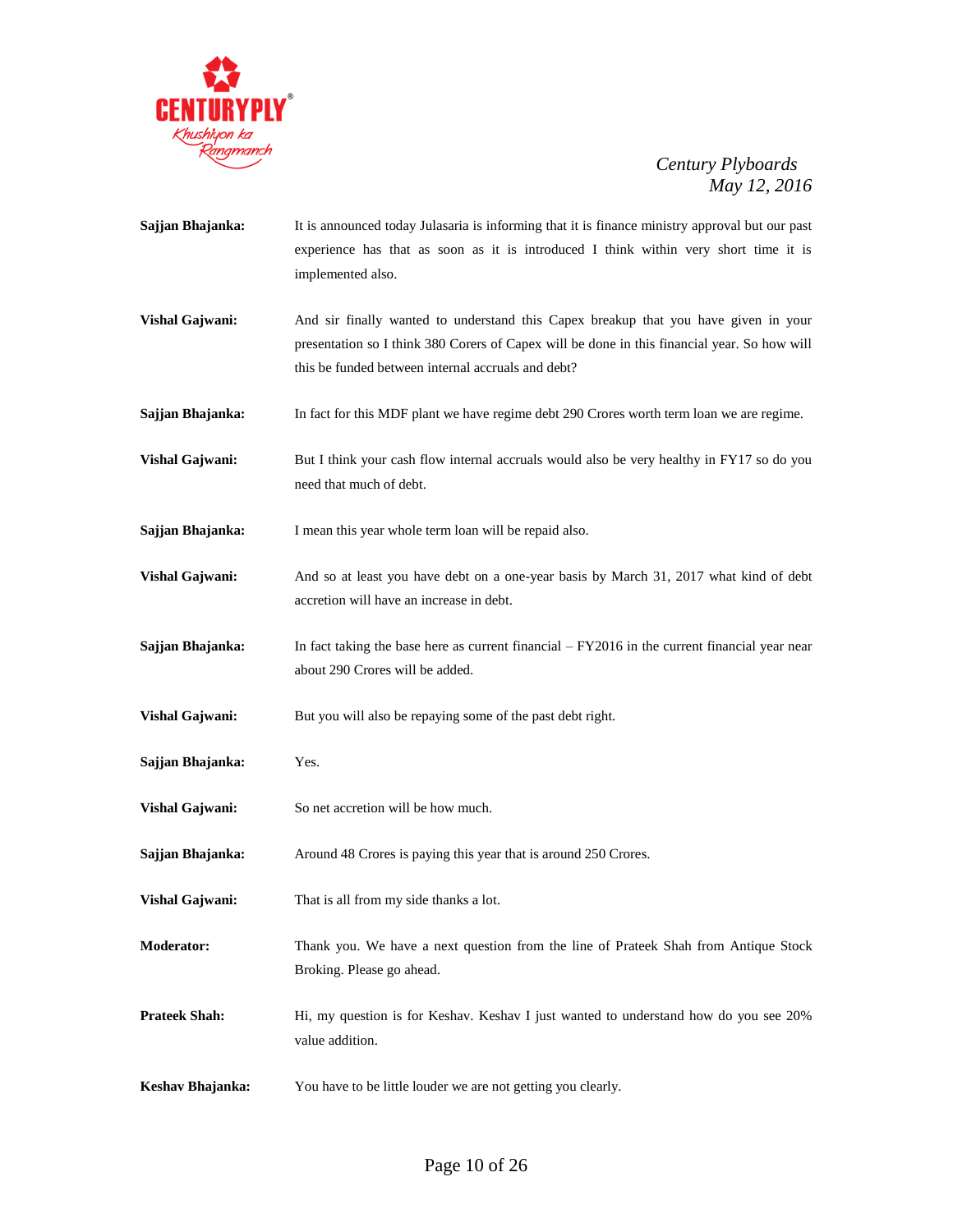

- **Prateek Shah:** I just wanted to understand how do you get around 20% plus growth in the laminate division not excluding pre-lamination considering your operating at full capacity utilization if I am not wrong and so I just wanted some clarity.
- **Keshav Bhajanka:** See during the course of the current year we have taken a number of steps we have moved from six day working to seven day working which is and we stuck about three by about 16% 17% along with this we have improved our efficiency which is led to again automatically increase over 4% to 5% and we have taken certain other steps such as improving the manufacturing processing itself by virtue of doing all of these I think we have added about 25% capacity without any substantial capital expenditure and that should be sufficient for us for the course of the current financial year.
- **Prateek Shah:** And what about FY18 per se.
- **Keshav Bhajanka:** For FY18 we have growth again in a similar manner we will have to plan for additional capacity.
- **Prateek Shah:** And that would be where.
- **Keshav Bhajanka:** As per now we are planning for capacity in Kolkata itself.
- **Prateek Shah:** Great thanks.
- **Moderator:** Thank you. Our next question is from the line of Nikhil Upadhyay from Securities Investment. Please go ahead.
- **Nikhil Upadhyay:** Sir my question is basically on the facilities, which we have put in Myanmar and Vietnam and Indonesia and Laos. So how do we source the timber there because what I could understand is that basically the Myanmar enterprise agency or the government agencies defined the quota and then the people have to bid for those quota and get the material so if you can just highlight on those sector so my primary question just is this quota how is this quota defined secondly how do we get the amount of material so is it a tender process and thirdly as over the last two years since the band has the quota been increasing or it has been remain constant.
- Sajjan Bhajanka: First I take up Myanmar so Myanmar they have a different system. They have created one empty Myanmar timber enterprise this is the nodal agency which controls the entire forest operation in Myanmar so basically they give permits to the local contractors and local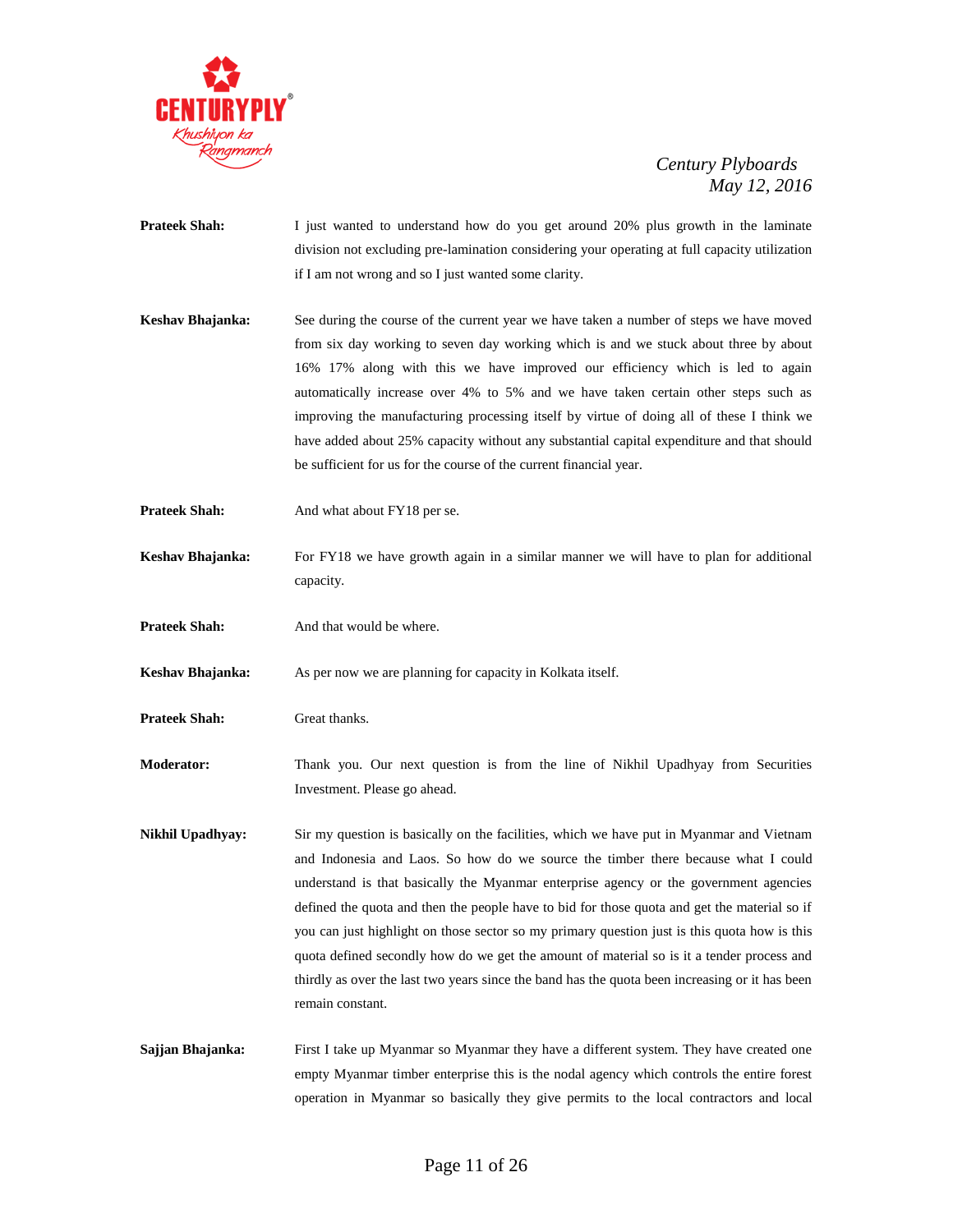

companies to operate in timber so those companies they operate and the part of the total ails which given to those companies as free sale they can sell to anybody get the negotiated value and around 70% comes to MTE which they organize regular auctions and they sell by auction in they are like MTE it could comes to the MTE timber yard in Yangon so earlier if I 100% coming to MTE Yangon timber yard but after then on the timber they have opened other yards also still like the factories which is in Northern Myanmar so they have created some more yard, so to this factory they sell from there that is for Myanmar and again this is developing country so the roads bridges other things some other products are coming up and for that they give like they allow to clear selling allow clear selling in those areas where a developmental or constructional activities are coming up and those clear selling's are free like anybody goes the contract they are permitted to sell it in the open market and now I am coming to Laos. So Laos again there is permit system so government of Laos they allow permit and there basically like federal government has limited power and like quite issues and other things are regulated by their state government and there the call is governance so there are six, seven states in Laos which are timber reach so those are giving regular permit and again a lot of higher projects and a lot of road projects are coming up in Laos so there also there some clear selling is there and that timber also comes to the market and they have band the export of timber they have band the export of stone timber also like in Myanmar stone timber is not band. So they can like other than row timber all other timber products could be exported out in Myanmar but in Laos they have put the total band only plywood or veneer is allowed and all line furniture is allowed the timber stone timber everything get band so there is availability of timber in the country itself.

- **Nikhil Upadhyay:** Sir my question is to basically if we look at it when the government agency is defining the permits and all and so when we our partners are buying the raw timber from the agencies and basically on an auction process so is the amount of timber which is available in the market is it limited or is it like that is also growing.
- **Sajjan Bhajanka:** It depends on area-to-area like where our areas where there is ample timber and earlier lot of timber was exported from those areas after the band there is huge accumulation of timber but unfortunately we cannot take that timber because we need phase timber otherwise we do not get good yield but there is a problem in Laos now there is a lot of inventory of the whole timber is there so that is one thing and the phase timber is coming up and like all the other units we have tried or with one of the big semilunar and with them and with their license so they are establish the project in that country and only one unit which we are putting up there we have got a direct license under FDI route and there government is allotting its quota also for our own operation so we shall cut timber by the local people and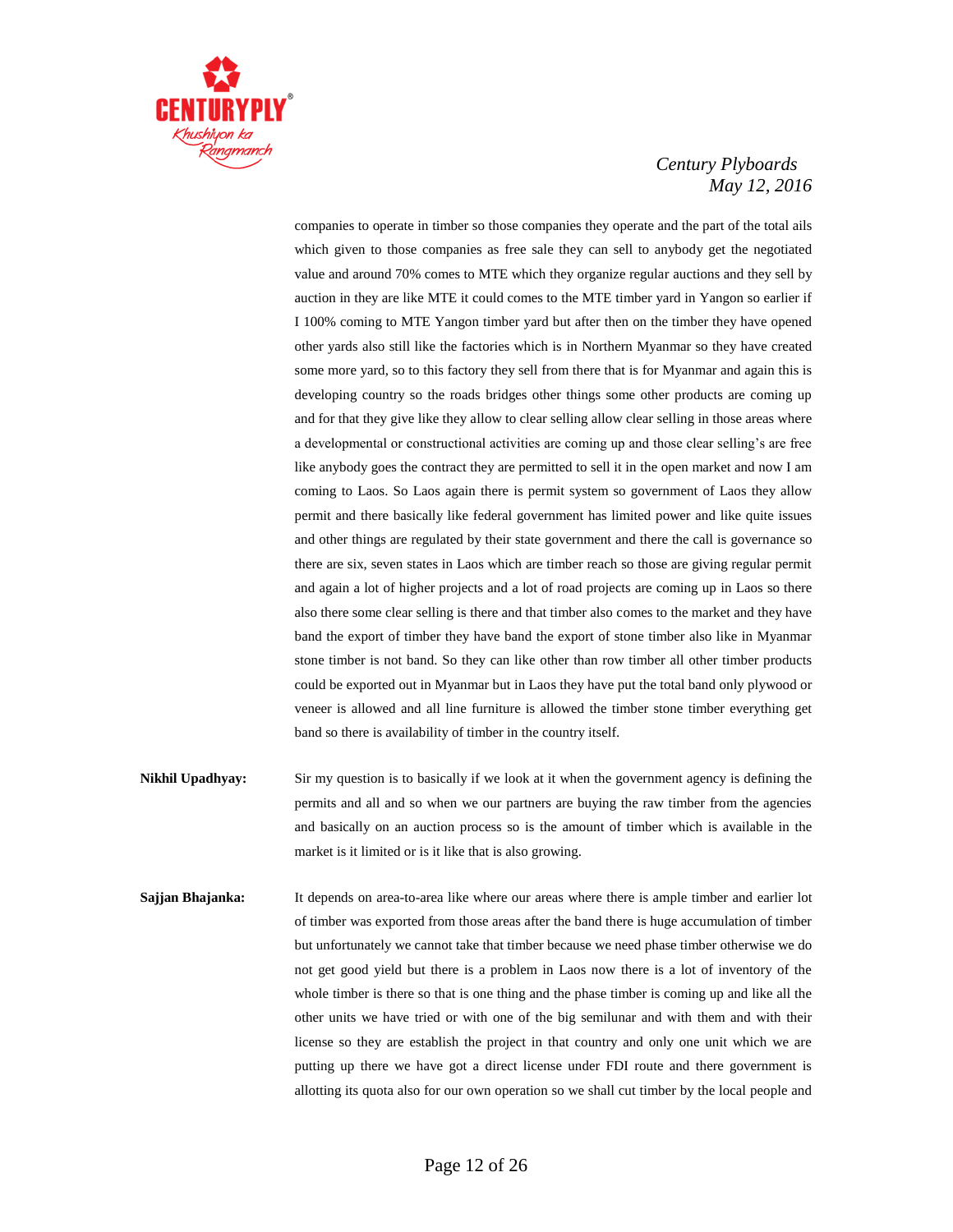

grab a material to our unit and apart from that if it is not sufficient we may buy from the local contractor self.

**Nikhil Upadhyay:** Secondly sir if we look at buying the raw timber in these areas is sir like in India we have the plantation timber but the quality is interior so do we have similar plantation timber opportunities in these areas and is the quality of that timber equivalent to the natural occurring timber.

- **Sajjan Bhajanka:** Myanmar and Laos so far plantation activities are not much although the particularly Myanmar is increasing plantation like when we are putting up the unit so we were ask to go for plantation to compensate the timber we consume there and we have ask them to allot us to lend but so far they could not allow any land to us so we could not be start plantation activities similarly existing plantation activities are almost non-assistant in Myanmar, there are in certain areas very limited eucalyptus plantation but it is very, very negligible and like in Laos earlier when there was no industrialization they have invited some companies to do plantation in Laos. So Birla was one of the company's which ventured in plantation from India and they created a joint venture there that is Birla Laos so and they were like allotted 50000 hectares of land but unfortunately they delayed in utilizing the land and taking the land and doing the plantation so now to my information around 20000 hectares they have already planted but after that land was not available, the local people they can aware of that government took a policy that anybody being taking birth in Laos would be allotted 5 hectares of land so now no more land is available and similarly one more compromiser I think maybe from Japan they has some plantation so total plantation in Laos may be it is come find to 30000 hectares, but that is very recent allotment and timber is not ready for utilization that is it will take few more years then it could be commercially exploited.
- **Nikhil Upadhyay:** Finally if we try to understand that over the next three to five years there are two things which are happening one is the plantation timber activity is limited secondly the government is also regulating the amount of free flow of raw timber so do you see that the pricing of phase veneer or which we sorry, it not phase veneer but the pricing of timber which we are buying should see an upward trend from here on a continuous basis due to the capacity of raw material.
- **Sajjan Bhajanka:** Chances are there as you are noticing plus so many years the price of timber is continuously raising and so the cost of veneer and the plywood so usually last so many years we have been calculating that our group has been growing at the rate of 25% so 15% was provision growth and 10% usually was the value growth so this almost the constant rent at which prices are raising 10% every year.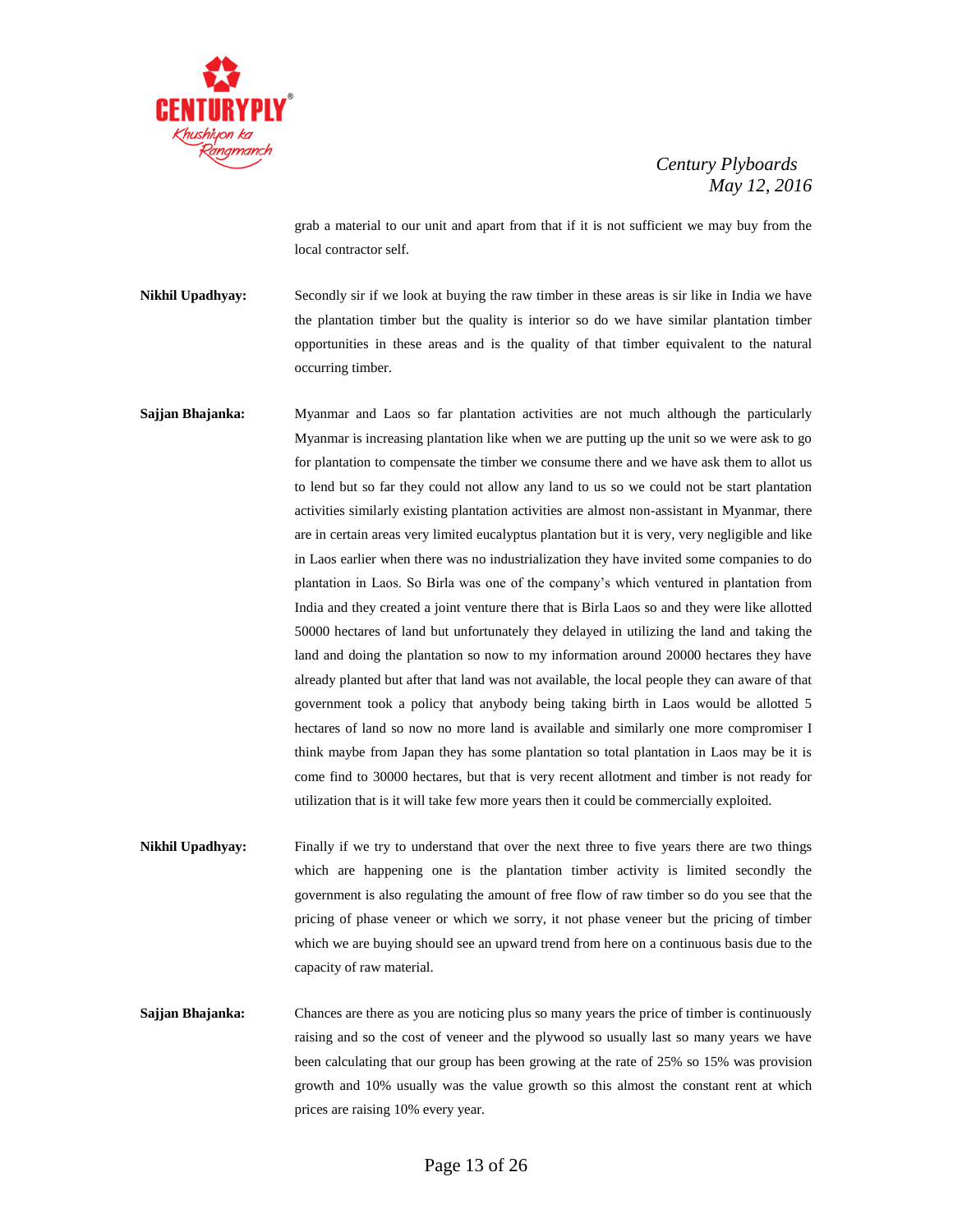

- **Nikhil Upadhyay:** And sir just extend in this a bit forward so basically if you look at it the timber which is available in Myanmar or Laos or North East of India is generally the best quality timber which is the premium timber which we are using so as an expansion does it mean that the pricing differential between say our scenic brand and the premium brand which we would be selling will continue to raise for us as well or for the whole of the market as such, can we see…
- **Sajjan Bhajanka:** Scenic there is some component for plantation timber available in India like Eucalyptus and popular and timber and Melia Dubia in south so these are we are using and in Century mostly it is like hardwood imported from outside so obviously the cost of Century is more and this difference will continue.
- **Nikhil Upadhyay:** And should it widen further.
- **Sajjan Bhajanka:** It depends like at the movement there is plenty of plantation timber available in the country and there are no since it take us so the price of plantation timber in last three four years have come down to almost 40% so this year there was not much increase in the veneer plywood this is one of the reason because we have the local timber was available cheaper but imported veneer was little costlier, it was but by and large there was no price pressure in this year.
- **Nikhil Upadhyay:** And sir my second question in the laminate basically if we look at the domestic with is almost 3500, 4000 Crores market so how do you see this market growing over a three to five years period can there be a significant substitution like which we are seeing in MDF that from low plywood people are moving to MDF do you see that the laminates can see some type of a structural measures which can bring the growth towards 10% or a 12% in the domestic market. Secondly on the export market which seen a large amount of traction which we have grown so which are the countries where we have grown and secondly what further step we are looking at to further penetrate in the export market.
- **Sajjan Bhajanka:** I will basically answer in two parts firstly with regards to domestic market you see in the recent past we have seen a consolidation the top brands have been able to increase the volumes and the market share whereas the smaller players have been contracting I believe this is downturn fact that branding is become more and more important as we are going forward and I am pretty sure this trend is likely to continue into the near future I am getting to exports see we are primarily exporting or we are very successfully exporting in the South East Asia and to a large extent into America and we are seeing a very, very good growth trend in both these places and going forward well we can see we have already witnessing a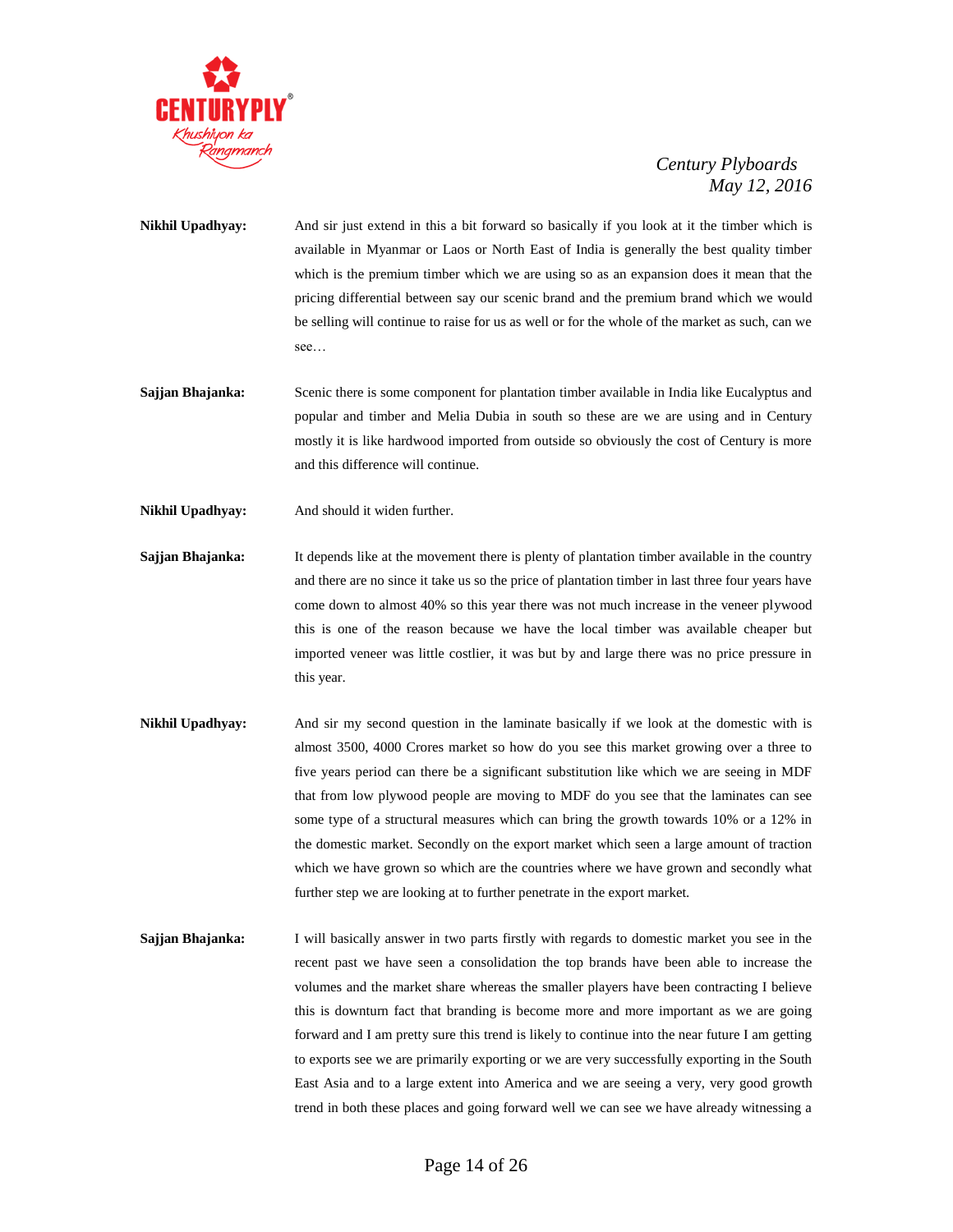

couple of developments which are long-term developments happening in South East Asia and I am sure these are going to bear fruit sooner rather than later.

**Nikhil Upadhyay:** Can you just delve a bit more into what kind of development which makes you so positive in the…

- **Keshav Bhajanka:** You see basically Century as a group has policy that we are not going to invest into sales and marketing offices or into sales and marketing resources into countries other than India whereas this does have a limitation the obvious advantage is our margins in terms of exports are better than any of the rest and I am having said that by virtue of this module we develop from partners in countries and these partners both together with us they stock materials, they sell the materials and there is lot of countries that is joint branding and some countries it is their branding and over a period of time we notice a sales growth and this is a very study growth that takes place some of our customers have been with us since in section of century laminates in exempt. Going forward we have identified some track customer, which are work in progress and using the course of the current year those customers will actually fructified. So volume should see as a branch lock side.
- **Nikhil Upadhyay:** Last question sir you mentioned that we have in the export laminates we are selling through own brand as well as the sourcing partner also so if you can just give a rough breakup in exports were could be our own branch sales versus the sourcing type of a exports.
- **Sajjan Bhajanka:** 20% own brand 80% as a sourcing partner. Just one clarification see when you said sourcing partner this is not basically job work and even as a sourcing partner our roles and responsibility assignment so the design selection and the finalization of catalogs et cetera, et cetera the nature of the materials nature of the finish in the texture is all decided by Century. So technically it is more as a design cum sourcing partner.
- **Nikhil Upadhyay:** And we would be like a co-branding partner then.
- **Sajjan Bhajanka:** No the co-branding as I told you was only in 20%, 80% it is in the brand name of the party purchasing from us.
- **Nikhil Upadhyay:** But the SKUs would be developed by us.
- **Sajjan Bhajanka:** SKUs that were deferred ownership would be there, they would be investing in the resources but development would be done together jointly with Century Laminates.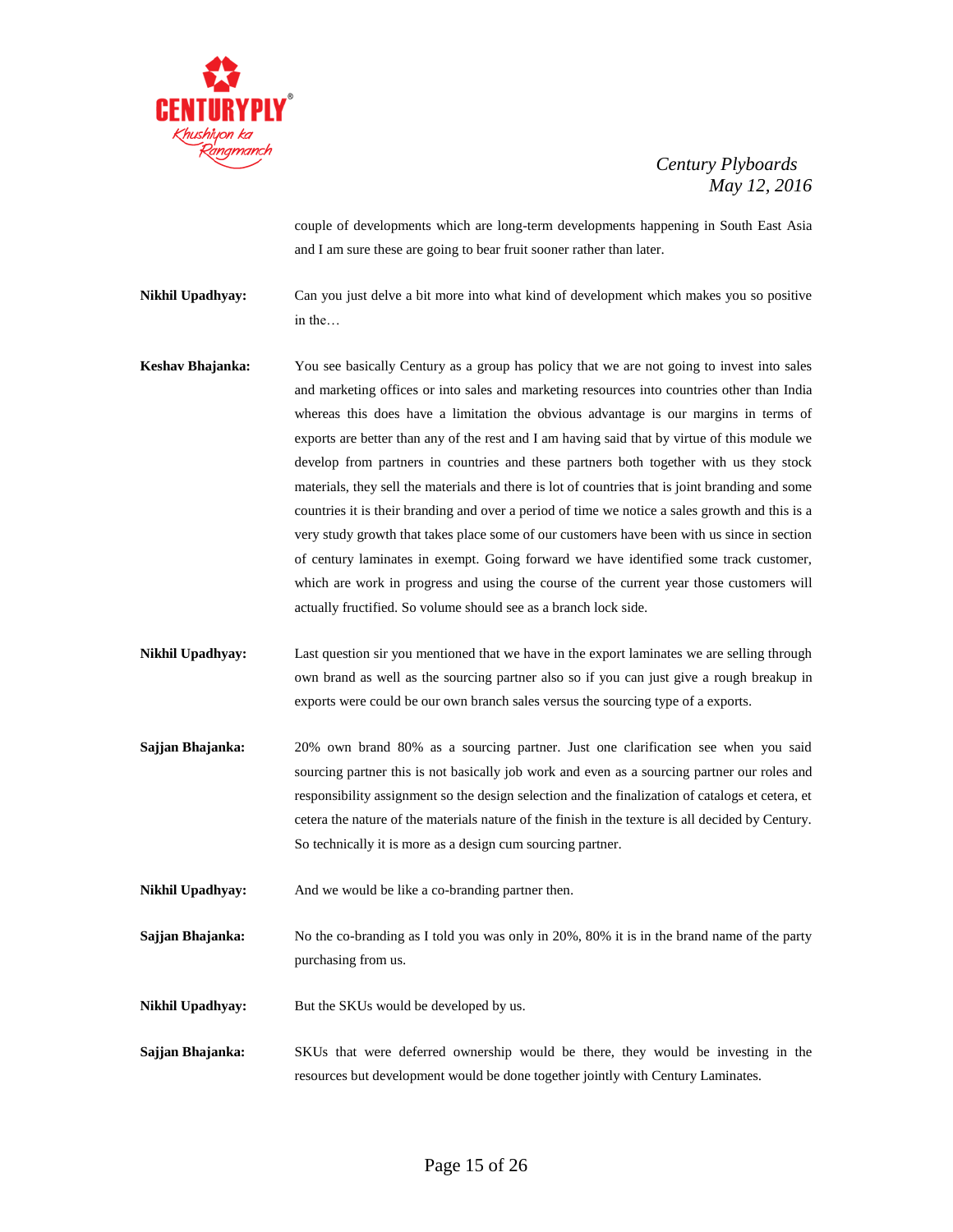

**Sajjan Bhajanka:** Thanks a lot sir.

**Moderator:** Thank you. Our next question is from the line of Gunjan Prithyani from JP Morgan. Please go ahead.

**Gunjan Prithyani:** Most of my questions have been answered, I just wanted to get your thoughts more on the growth improvement that we have seen in Q4 what has driven this are you really seeing on the ground some improvement or is there any particular market where you have seen growth improving and also if you could sorry if I miss this in terms of capacity utilization where are we operating across segments now.

**Keshav Bhajanka:** Relating your question a few parts firstly when you are talking about Q4, the growth in Q4 is something that traditionally takes place in our industry Q4 is normally strongest quarter having said that the reason why Q4 2016 was quite good was because there are lot of initiatives that we are taking during the course of the year to lead to higher volume generations but still we have change the process in which we are selling materials so we have initiate a new process called ODJ which is a practice that has been takes up and that changes the way in which we operate with the market by doing this I think we have been able to generate the financial amount of higher sales secondly we have invested a lot into branding during the course of the year which is pay dividend and I believe we are going to continue to invest strongly in branding during the course of the current year as well and this should lead towards trend of higher growth during the course of the year the market in itself has definitely improved the times of a recovery and there was sort of cash flow crunch in the retail segment that was taking place I think that is easing up now so that is definitely benefited us.

**Gunjan Prithyani:** Sir in terms of you mentioned that this process has been changed could you throw some more light on how are we looking at hit now and what you are trying to say is that we have probably gained market share versus competition in this quarter. I know a quarter is a very short duration to look at but in general some sense has it been we have outperformed the competition significantly in this specific quarter?

**Keshav Bhajanka:** Definitely you see the process change that are taking place is retailers earlier the relation with retailer was very one sided whereas our role is basically are servicing partner. During the course of the current quarter and the quarter before that we are trying to change that as so partner who is generates leads for them and helps them into convert those lease as well and I think this has given us a slight competitive advantage over the competition. Having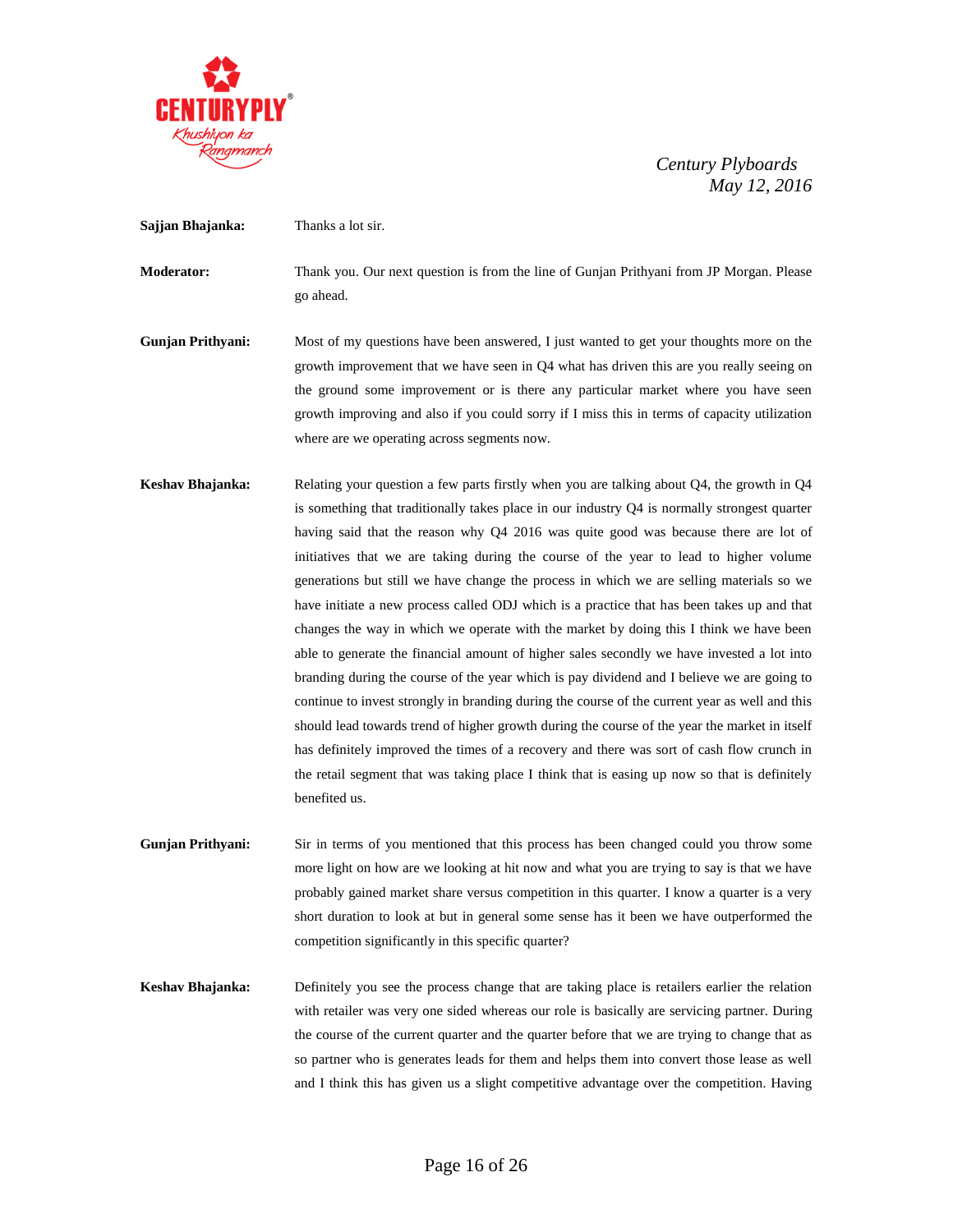

said that, yes I definitely believe that this has led to us gaining market share and I believe that if this trend continues we should be able to gain market share further.

- **Gunjan Prithyani:** Sir in terms of cash flow crunch, we should see working capital position improving over that 17 given the channel you are saying the cash flow crunch is far reduced versus what it was earlier?
- **Keshav Bhajanka:** Definitely.
- **Gunjan Prithyani:** In terms of capacity utilization where are we operating now across segments?
- **Arun Julasaria:** In plywood we are operating at 85% and in laminate we are operating at 89%.
- **Gunjan Prithyani:** There is no capacity expansion planned in these two segments, the only capex that we are doing right now is in the MDF segment?
- **Arun Julasaria:** MDF and along with that some plywood also in Punjab. We have licensed therefore eight hot press licenses but that will depend on the market demand, so because for us like commissioning plywood unit does not take any time within three months when we decide we can be start-producing plywood. So in Punjab we have eight of hot press licenses which is almost another 50% capacity of our combined capacity with the whole company but we still be doing it in phases seeing the market and that would be have further segment which may be cheaper than the present two segments, Century PF and Century and then get maybe the third segment which will be totally based on the plantation timber and would be and that will come more or less considing with GSD. So with that also may be the trend.
- **Gunjan Prithyani:** Sir have we taken a decision that we are going to and because the 380 Crores is largely towards MDF or there is some incremental capex towards plywood as well?
- **Arun Julasaria:** Plywood it does not cost much of money and Keshav he wants to speak something on this.
- **Keshav Bhajanka:** You see we are going to take up a plywood capacity in Punjab in two phases. In the first phase they are going to be investing about 20 Crores into Punjab which we are definitely going for. The reason for the same as the Chairman is trying to explain is that today the cost of manufacturing plywood is perhaps the cheapest in Punjab the same logic with MDF the cost of plantation timber is lost in Punjab and by doing this I am sure that will be able to increase our margin at the same time we will be able to remain more competitive in the market.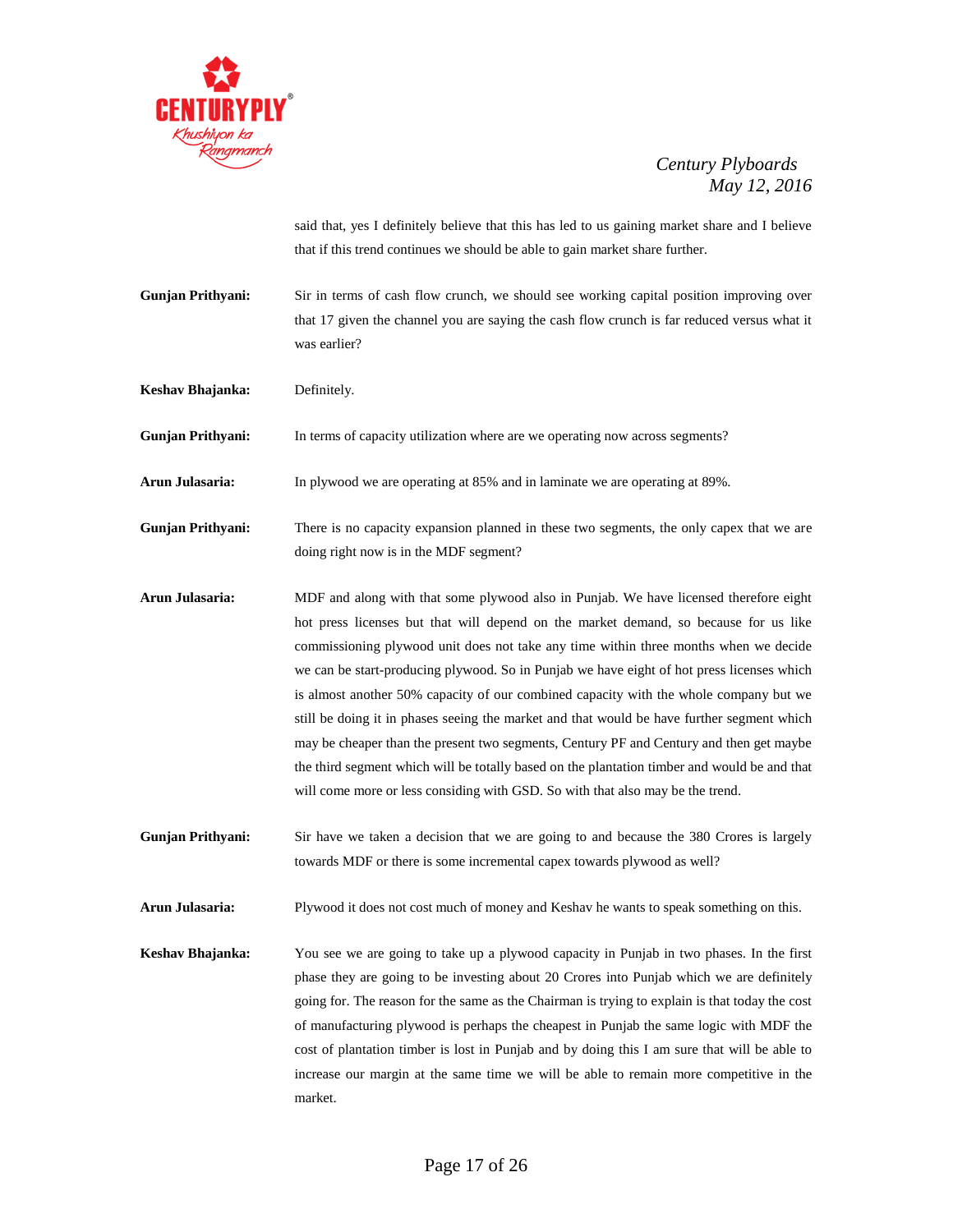

| <b>Gunjan Prithyani:</b> | What would be the outsourcing component in plywood now?                                                                                                                                                                                                                                                                                                                                                                                                                                   |  |  |
|--------------------------|-------------------------------------------------------------------------------------------------------------------------------------------------------------------------------------------------------------------------------------------------------------------------------------------------------------------------------------------------------------------------------------------------------------------------------------------------------------------------------------------|--|--|
| Arun Julasaria:          | Near about 20% I can say. Here there is one distinction is there like century brand there we<br>do not do any outsourcing.                                                                                                                                                                                                                                                                                                                                                                |  |  |
| <b>Gunjan Prithyani:</b> | This is primarily for Sainik?                                                                                                                                                                                                                                                                                                                                                                                                                                                             |  |  |
| Arun Julasaria:          | As a matter of policy, it hedge to the manufacturer in our own laminates. So we have six<br>units in India, they are only within they are all century product and even we have a spare<br>capacity so even the other segments also we have produce ourselves but in certain region<br>where we have less capacity we outsource a bit under quality and technical control from our<br>people so that is near about 20% by volume up to the maximum and daily wise that may be<br>16%, 17%. |  |  |
| <b>Gunjan Prithyani:</b> | Why I am asking this question is that because you mentioned that the cost of producing this<br>is far cheaper in Punjab and given that we already a capex planned there and we can<br>actually set up a plywood capacity why cannot we look at this doing everything in house<br>because that will give us more margin?                                                                                                                                                                   |  |  |
| Arun Julasaria:          | That is the idea. The movement we are there and gradually we shall increase capacity there<br>and replace it by outsourcing would be replaced and now we have already started doing it in<br>our other factories wherever even our manufacturing cost is a little higher we are going for<br>our own manufacturing instead of outsourcing we have reduced outsourcing. We have<br>reduced by 50% already.                                                                                 |  |  |
| <b>Gunjan Prithyani:</b> | In terms of capacity utilization, the maximum we can stretch in both the segments is close<br>to about 110%, 115%?                                                                                                                                                                                                                                                                                                                                                                        |  |  |
| Arun Julasaria:          | That is there we can stretch but increasing capacity in plywood is very easy and even the<br>lots of units are available. We started with one unit. Now we have six units and the moment<br>we feel like there is more demand and we can sell more so we can buy unit here and there<br>depending on our requirement anytime.                                                                                                                                                             |  |  |
| <b>Gunjan Prithyani:</b> | Laminate takes a little longer to commence production so is there something that you would<br>want to commit to now in the laminate segment because growth there has been reasonably<br>good for us?                                                                                                                                                                                                                                                                                      |  |  |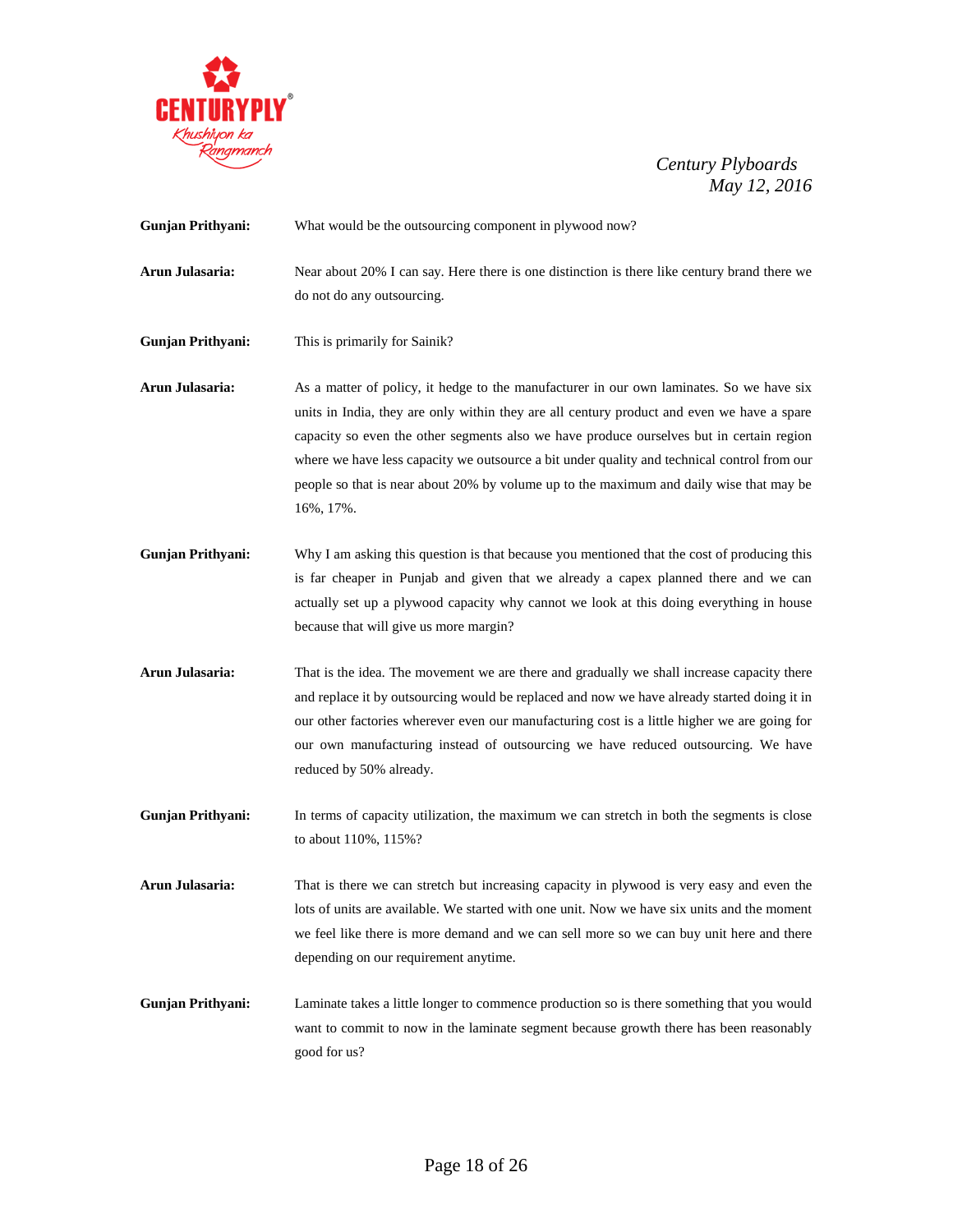

# **Arun Julasaria:** Laminate, we have observed two things the growth wise is very good but there was like our peers they had some sort of competition and the competition wise from themselves only because they have been increasing their capacity so much that at times they are not able to utilize the capacity and at times they are under pressure to like sell more and in that they are not able to improve realizations because I am saying the margins are declining in certain capacity so here in Century we have taken the conscious decision that we shall not compete with ourselves so the first when the demand is in the market we will be following the demand. We will not be producing and then taking the demand that consciously we are avoiding. We do not want to be in separate supply position.

**Gunjan Prithyani:** Without adding I think we can still get to about 110%.

- **Arun Julasaria:** Not very long for the coming years maybe we will continue up to 20%, 25% growth by converting from six days to seven days and optimizing certain process parameters but given that we need to add capacity.
- **Gunjan Prithyani:** Lastly Sir any guidance on how should we look at the growth next year and margins of course you did commit by 17% that 17% is overall basis or was it just for plywood segment?
- **Arun Julasaria:** It is overall basis. It is very difficult to calculate and formulate this policy because this market is dynamic and things in different segments keep on changing so with the overall 17% should be maintained and like the growth so far from 1997 till last year we have almost maintained 25% CAGR so that is the growth on the total listing and margin we have improved lately and even 10% PAT this is now our minimum benchmark so we should never go down below 10% in the after tax profit.

**Gunjan Prithyani:** Thank you so much.

- **Moderator:** Thank you. The next question is from the line of Achint Bhagat from Ambit Capital. Please go ahead.
- **Achint Bhagat:** Hi sir just a few questions from my end number one was in terms of the MDF channel so will you be selling MDF on the same channel and if not have we started thinking about building the channel in MDF.
- **Sajjan Bhajanka:** MDF marketing actually we are hiring the team now, it will be a separate team and because the plant is located in North the advantage of freight is there if we sell in the North so most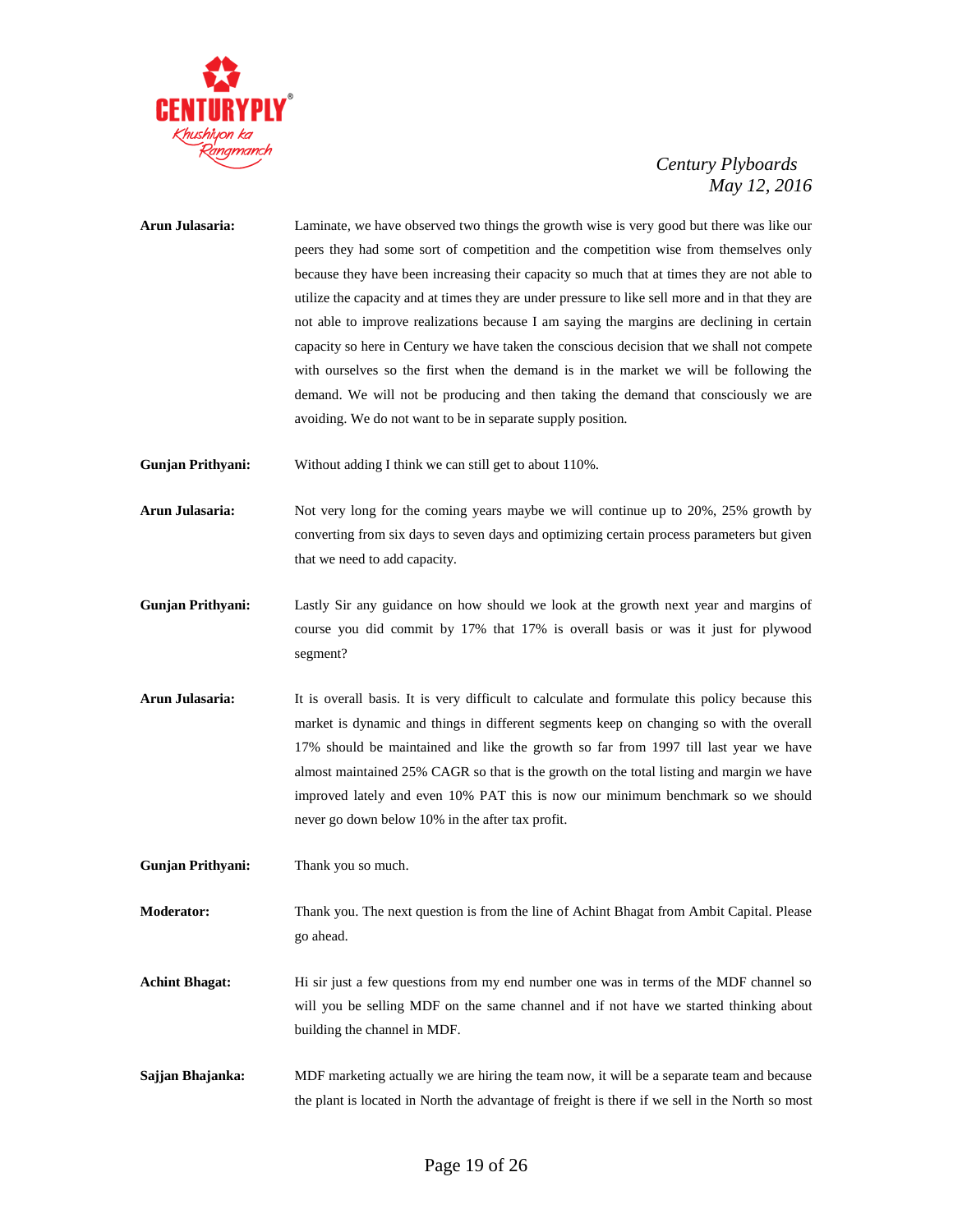

of the production we would try to sell in North or may be to adjoining areas of central India of course some material, the market cannot be captured 100%, some material may go west or some material may go to east or south also but we will try that about 70%, 75%, 80% is sold in the north and central region.

**Achint Bhagat:** But sir will it be sold in your plyboard channel only and at the same dealer shop as where the plyboard is sold or will you have a different shops for this.

**Sajjan Bhajanka:** Usually MDF dealers are little different but they are also plywood dealers they may not be dealing in our products and there are dealers who deal in century plywood and they want to deal they want to start in MDF or they are already dealing in MDF.

**Achint Bhagat:** Okay, because where I was coming from if MDF market is going to grow as per your expectation is there a chance that MDF will start cannibalizing your sales of plyboard but itself?

**Sajjan Bhajanka:** MDF is a little lesser quality product than plywood. The Century Plywood is mostly consumed in high level residences, replacing plywood of course but it is replacing the cheaper grade plywood which is manufactured locally and market locally like in North India 6x3 plywood was used for bed, practically that market has been completely now taken over by MDF but that market was not belonging to Century Plywood. Century Ply belongs to people who actually do not want any problem and they really think that if they invest 10% extra it really does not matter to them so that is why they buy Century Ply, that market cannot be replaced by MDF because MDF is not quality wise good.

**Achint Bhagat:** Okay. And what is your sense what will be the proportion between retail sales and institutional sales because I think its more of a B2B product isn't it?

**Sajjan Bhajanka:** You see if you look at practical board, practical board and prelam is more B2B but MDF has now really gone into retail market lot of handicraft, lot of take photo frames I am just trying to give you an idea, now if you remember photo frames you will see just on the back of the photo frame or the photo frame itself is made of MDF actually. Similarly many handicrafts are made of MDF all these interior designers are now using MDF for the ceiling they are using as dividers for chambers, now started getting in a big way into retail and see earlier nobody worked with the market or with the users nobody trained the maistry, carpenter how to use MDF, now before there will be competition everybody will start teaching them so it will catch the market much faster and this product is actually if you look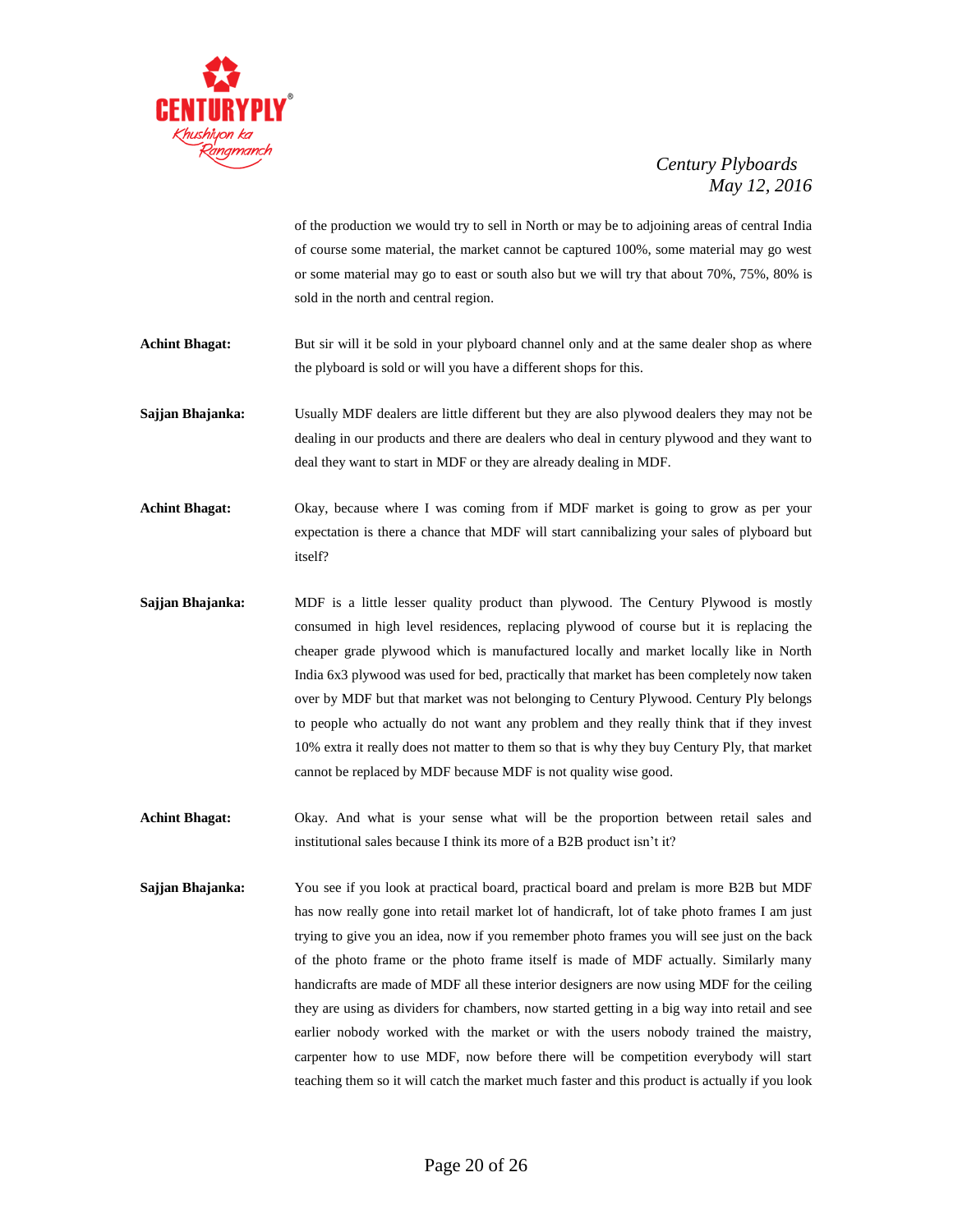

at a 12mm seat, the 12 mm seat across is 12 mm look at a local plywood the plywood may be from 11mm to 14mm, so it's a much better product aesthetic wise actually.

**Achint Bhagat:** Sir a second question was on face veneer how much is the amount of money that is spent both in Myanmar and Laos combined on setting up this face veneer capacity now I think because you are largely done with the expansion there how much is the capital employed in the face veneer business?

- **Arun Julasaria:** In Laos we have invested around 40 Crores that is in different form in the form of share capital also and we have exported machinery out of India payment for which is to come through our subsidiary so what we are planning that money will be earned there and money will come back, so ultimately we are about 5 Crore each share capital in my Singapore subsidiary and Laos subsidiary that will remain.
- Achint Bhagat: But you have invested 40 Crores till date right?
- **Arun Julasaria:** That is in the form of money receivable and the supply of machineries, we have sent machineries worth 28 Crore here so money is slowly coming as and when earnings is booked there money is coming back.
- **Achint Bhagat:** Okay and in the Myanmar Sir if you could help me please?
- **Arun Julasaria:** Like in Myanmar figure he is giving but for time being we are have kept the expansion on form, because lots of units are started in Myanmar now there are almost 50-60 units in Myanmar little more than 90 peelings, just we are like undertaking expansion more in Laos and next unit would be in Indonesia.
- **Achint Bhagat:** Okay and that how much money are you planning to spend on that?
- **Arun Julasaria:** Again as I explained you this veneering itself is not a very costly provision it depends, in Indonesia also we have tied up with one of the largest timber concessionaire in Indonesia so they will give us material at a certain rate which is much lower than the other countries and they will provide us land even in the ready state with electrical connection so our investment only would confine to machineries we sell peelers, dyers and chopping machines and so that way it will not be very capital intensive. That is also our idea there.

Achint Bhagat: That is also Gurjan only that is acceptable in India.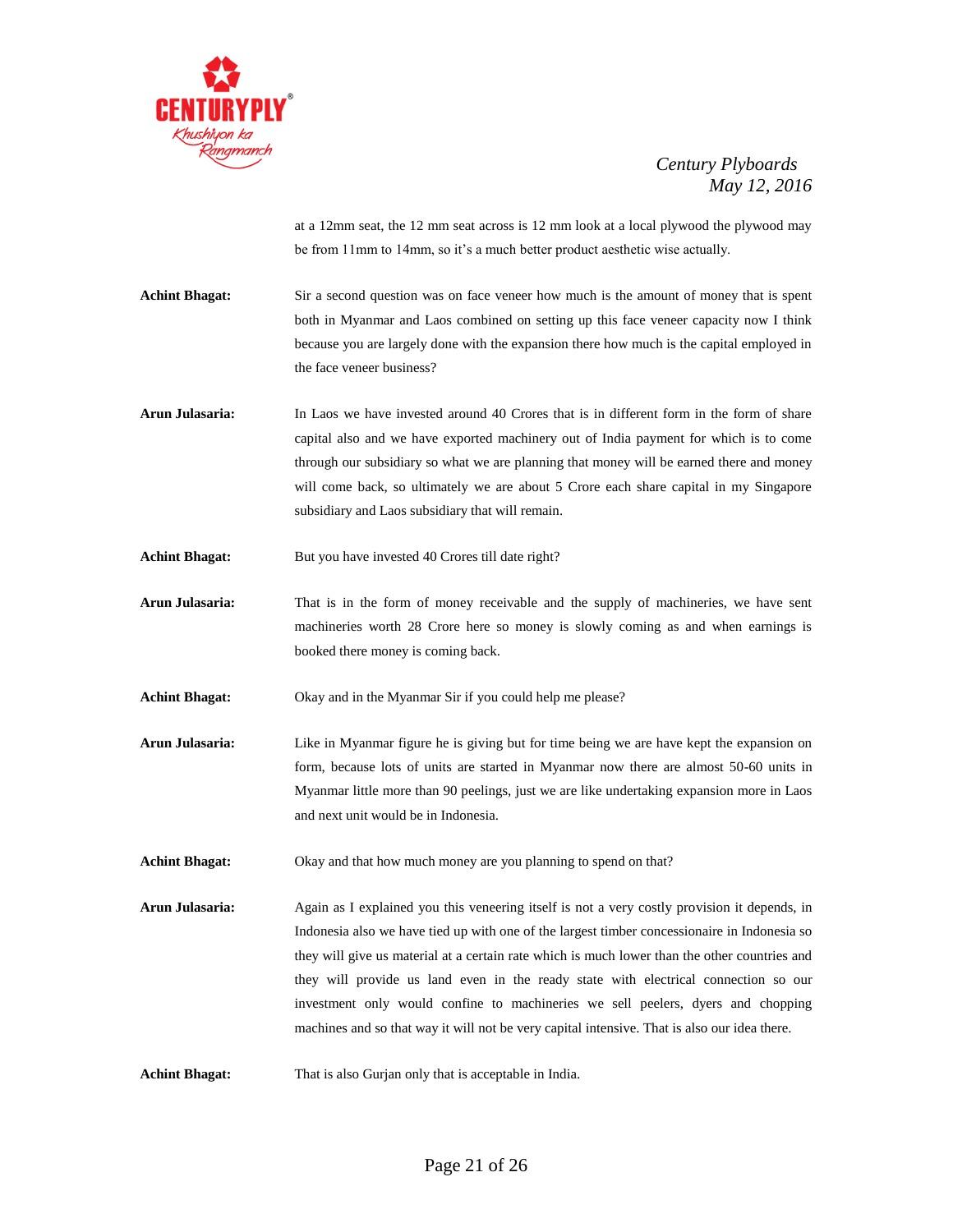

| Arun Julasaria: |  | Myanmar we have invested 37 Crore still 31 <sup>st</sup> March 2016. |
|-----------------|--|----------------------------------------------------------------------|
|                 |  |                                                                      |

- **Sajjan Bhajanka:** And apart from that there is some working capital like we opened LCs we give them the export material against that so that sort of sometimes we remit advance to them against material then within a week or 10 days material comes that type of facilitation we are doing to our own units.
- **Achint Bhagat:** Right. And so of this 445 Crores of sales that steps or phase what would be the EBTIDA generated from this if I can get this last one number?
- **Arun Julasaria:** We cannot calculate separately because part of material we are consuming.
- Achint Bhagat: Okay this includes inter unit sales; this is not only external sales?
- **Arun Julasaria:** This is an integrated operation.
- **Achint Bhagat:** Okay and what is the market share that you have in the commercial veneer market of India right now given that capacities from Myanmar have increased so significantly what is your market share in India in face veneer sales right now?
- **Arun Julasaria:** This is some sort of the emerging year, this is the first year so lot of different like trials are being done so lately we have started both the things we are bringing material from say Laos to our Calcutta unit, Chennai unit and Kandla unit they are segregating there and selling and keeping for our requirement which we even send from Kandla to Karnal to Rourkee similarly and lately from certain units we have started selling directly also, so through our subsidiaries Century Singapore they open LCO on that unit and we dispatch material direct to them, so this is another one we started more of selling of veneer, so together direct sales from our units and through our units here together earlier usually we were calculating 30% share of veneer market which is very small market. Face veneer market because the general thickness of the plywood is around 12 mm average thickness and face component is only 0.6 mm so this is say almost 5% only and the yield is we are selling that is the low grade B grade C grade **(inaudible) 1.8.35** C grade veneer costs almost 30% of A grade veneer, B grade veneer costs almost 50% of the A grade veneer, so that way daily it is not much, this year our direct sales, indirect sales together may be around 200 Crores.

**Achint Bhagat:** Okay thank you very much Sir. My questions are done.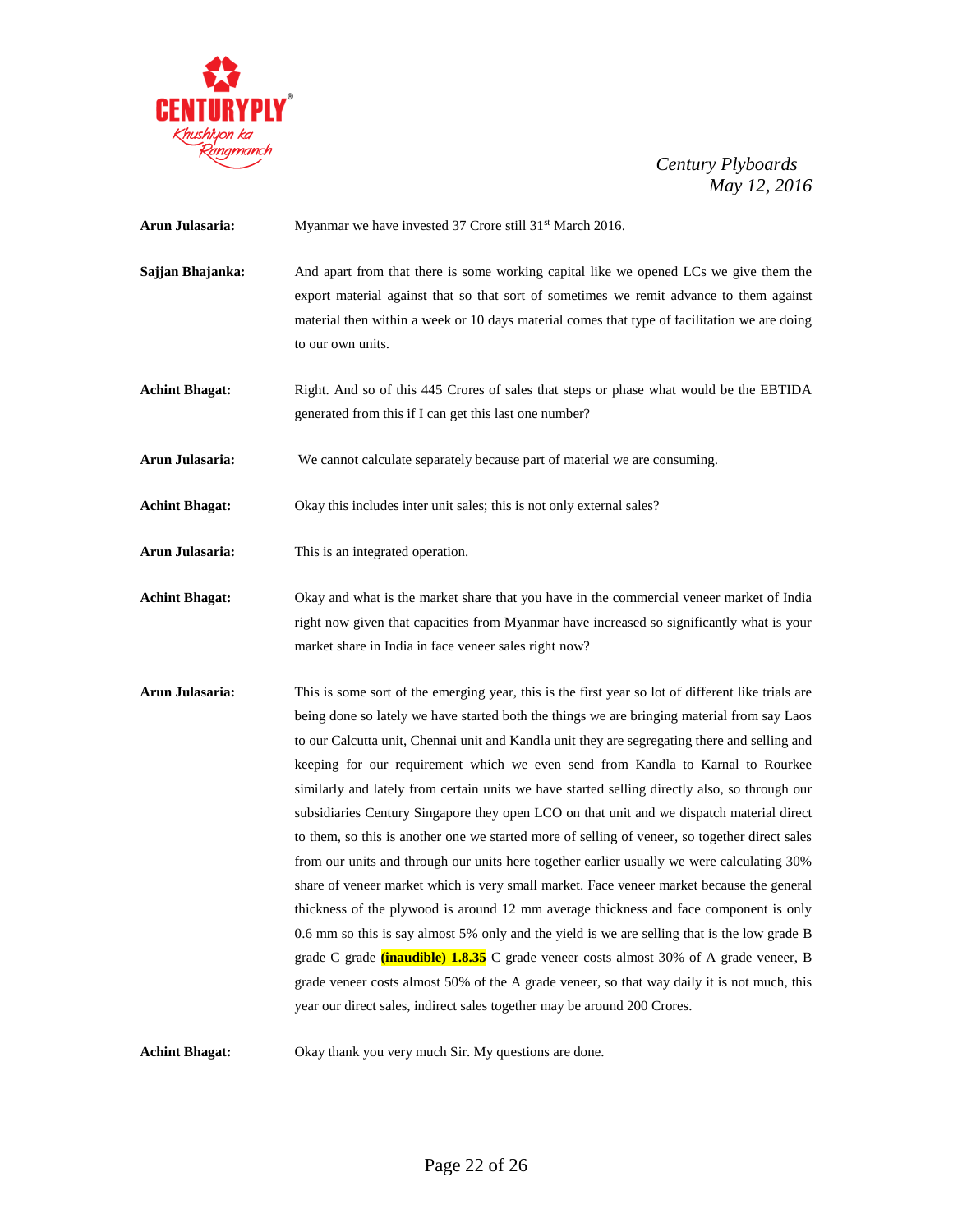

**Moderator:** Thank you. The next question is from the line of Basudeb Banerjee from Antique Stock Broking. Please go ahead.

**Basudev Banerjee:** Thanks for taking my question. I just wanted to know whether you have already placed orders for the Chinese machinery for the MDF plant?

- **Management:** Yes, we have placed order for all the MDF machineries, even we have appointed contractors also and we have appointed multiple contractors, two contractors for civil jobs and three contractors for civil jobs and for piling job different contractors, for road different contractors, for boundary wall different contractors and for the fabrication still fabrication again we have appointed two contractors to expedite the work and we have paid the entire advance for all the machines we have either opened the LC or in the final process of opening LC for remaining machines for the schedule of delivery.
- **Basudev Banerjee:** Sir how much time it will take for the erection for the machinery per se?
- **Arun Julasaria:** Our target is first board should be taken out in the month of December this December.
- **Basudev Banerjee:** That is great and this duty is also coming in by that time so benefit only. Sir can you just on a qualitative basis give some differentiation between the European machinery and Chinese machinery any advantages or disadvantages from the machinery, which you are sourcing and compared to European machinery?
- **Arun Julasaria:** Keshav, multiple times we kept the European unit as well as Chinese and machines in operation so he will explain to you.
- **Keshav Bhajanka:** I am sorry I am going to take two minutes of your time to answer this. You see we have got a process of analyzing the MDF and MDF plant and demand to MDF very early on so since the year 2006 we have been exploring MDF and all the possibilities to manufacture MDF. Initially we had identified two European suppliers and the year 2012 we have nearly finalized setting up or commencing an MDF plant with 1000 CBM capacity in Nellore. During that time we had agreed with simple CAM, which is the world's largest manufacture, is MDF machinery. However during the recent past we visited China because after supplier for the particleboard plant told us that there are Chinese company are now which are producing excellent units to the extent that they have erased the European manufacturers from the Chinese market. We went to China and we studied the machinery that was being supplied by a company called Ya Lian which is our principal supplier and we found that the plant that they had commissioned four years ago were operating at a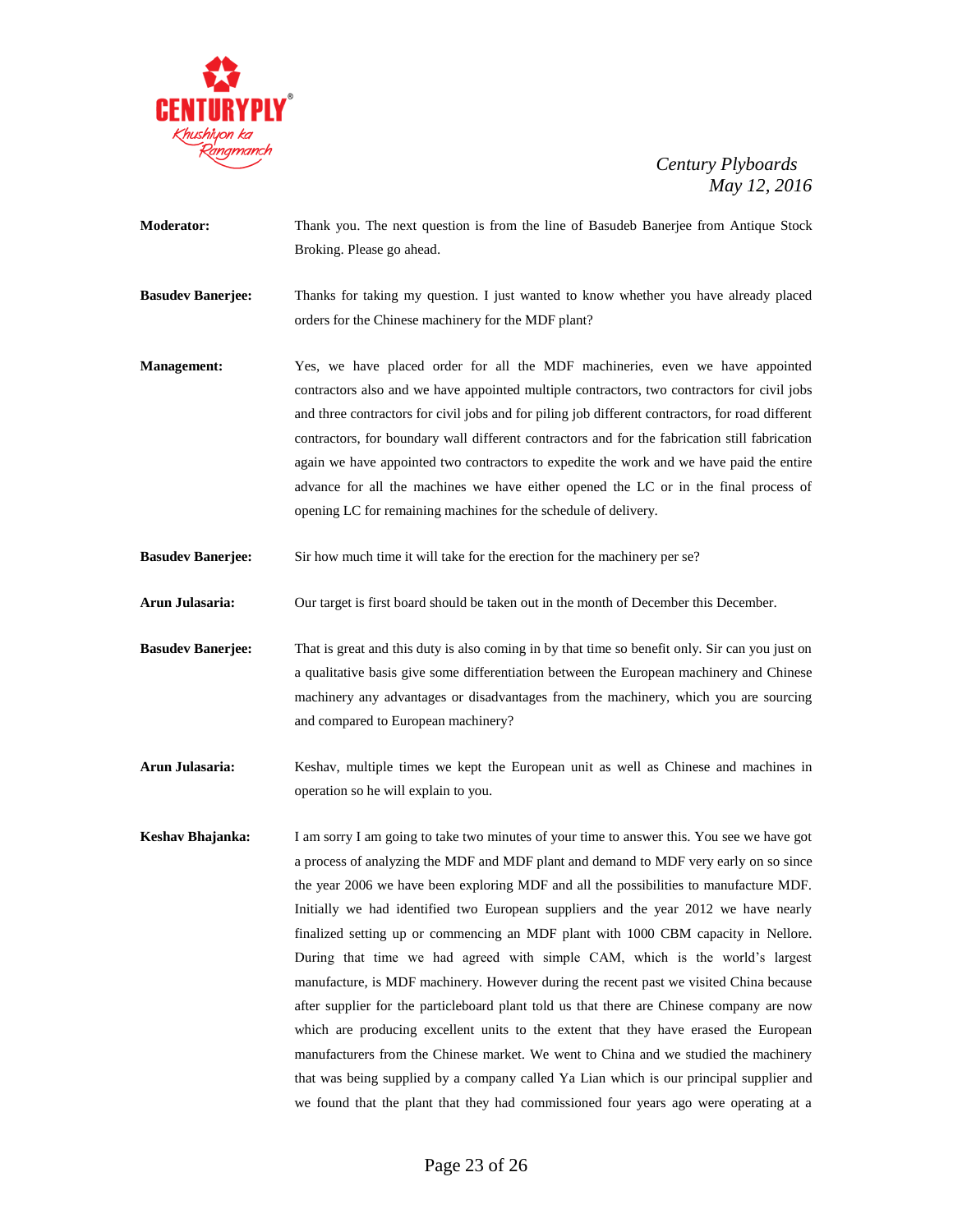

140% capacity without a single floor four years later and what we noticed was this was the version 1, version 4 which is the plant we are going for is far superior to what they have initially made has the lowest possible raw material cost and gives out the best quality final product with the 10 year 100% no problem guarantee and beyond that minor repairs etc., same as any European manufacture. So I believe the quality of the plant in itself is equivalent if not superior to any European plant that we could have gotten.

**Basudev Banerjee:** For a similar cubic meter capacity what will be the capital cost difference either discount or premium to the European one?

**Keshav Bhajanka:** Our plant would be at least 25% cheaper.

- **Basudev Banerjee:** Sir one broader thing like we have been growing at a very good pace in the MDF market and despite that bulk of the demand has been taken care by the imports because lack of domestic encumbrance supply all together, so while you sell for your largest peer have taken so much time to decide to add capacity to cater to the demand fortunately this duty announcement today is step in the right direction but both of you could have moved in this direction at least three four years prior itself?
- **Arun Julasaria:** I will take you into the past. Almost around 1988-1990s two units have started in India one was Mangalam Timber and another one is New Chem New Wood so they had almost capacity of 100 cubic meter each and it took them to sell that capacity in Indian market more than 20 years and so this is change from plywood to MDF people started accepting it is a very recent phenomenon and say four five years back when Green is started production simultaneously Bajaj Hindustan started then this **(inaudible) 1.14.20** industry is started and almost at the same time this **(inaudible 1.14.30)** they have started so all of a sudden there was a fresh capacity of 1200 cubic meter in the market and you will be surprised the entire capacity exhausted because they did some aggressive marketing to market MDF to replace second time so for one year it did good, but after that again there was a repulsion and people were not happy, they had a lot of problem in using that and then again there was contraction in this and all of a sudden so much MDF capacity came the price of timber increased even Green were planning that time timber price were Rs.1.50 a kg and by the time they started production it increased to Rs.4.50 a kg so the margins and everything was under stress. So people they became little cautious and you know to plan MDF it takes time, buying land it needs bigger plot of land and you have to take the license, our license for MDF was taken in the year 2006. So somehow we are keeping it alive by proceeding the government agencies and ultimately now only we have decided that time has come, we cannot delay it anymore and whatever there is delay in capacity in MDF but in future I think plywood will maintain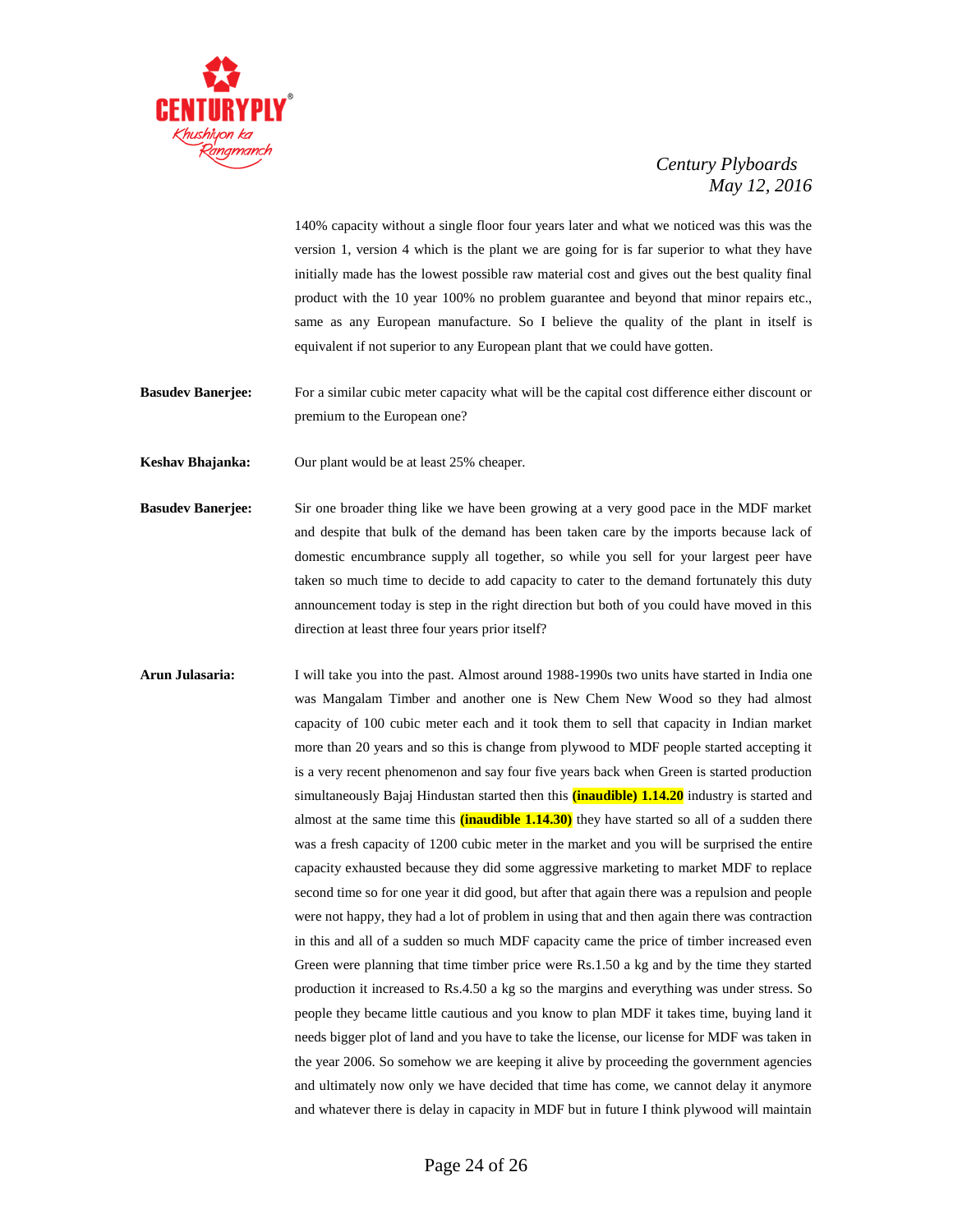

or grow at a reasonable rate because there are carpenters based on plywood, there are certain uses like in niche category so they go for plywood like market houses and all others so they for aesthetic part also they do not want to change to any other product and tailor made things mostly would be made out of plywood and readymade sort of things, the factory made things, they will mostly MDF or particleboard and partly this will replace the normal use of plywood also like Sajjan explained to you for the like bed bottom, for partition, for rooftop ceilings so this will be there in China and everywhere that version mix plywood have not given up totally anywhere and rather it was growing but then the pace slowed down in plywood and MDF I am sure may be after five years Century will have five units in different part of the country manufacturing MDF.

- **Basudev Banerjee:** Sure Sir and as you rightly highlighted previously in the call that bulk of the ply market is still though on a cheaper side and unorganized side so though your premium side will continue to grow in its own way but this should ideally help from the movement from unorganized market to the organized players in terms of a shifting from lower end ply to MDF?
- **Arun Julasaria:** That would be that the GST would be defining factor in this because our duty and tax implication is around 28% whereas the organized some of them managed by around 10% so after GST because the end user will not compromise. He will ask for the import billing. Similarly anything imported into India the GST would be charged at the port so there will not have any room for maneuvering because whatever they say that I will import that you have to realize from their cells, and the end customer and dealer he will because he profits may be 5% for at the rate of 18% he may have to pay only 9% income fee so he will not compromise he will not take under invoice bill because then the tax implication will increase, so that will change and once GST comes then there would be lot of migration from unorganized to organized. So may be the total plywood market may be little like standstill or growing at 5% to 7% but organized share may increase from 30% to 50%.
- **Basudev Banerjee:** Sure Sir, that is helpful. Thanks. **Moderator:** Ladies and gentlemen due to time constraints that were the last question I would now like to hand the floor over to the management for their closing remarks. Thank you and over to you Sir! **Sajjan Bhajanka:** I really thank you all for your patient is almost one and half hour so we are delighted seeing

your interest in our company and the way you have patronized and we are trying our best, we are working with full sincerity and with 100% integrity whatever is there it is shared